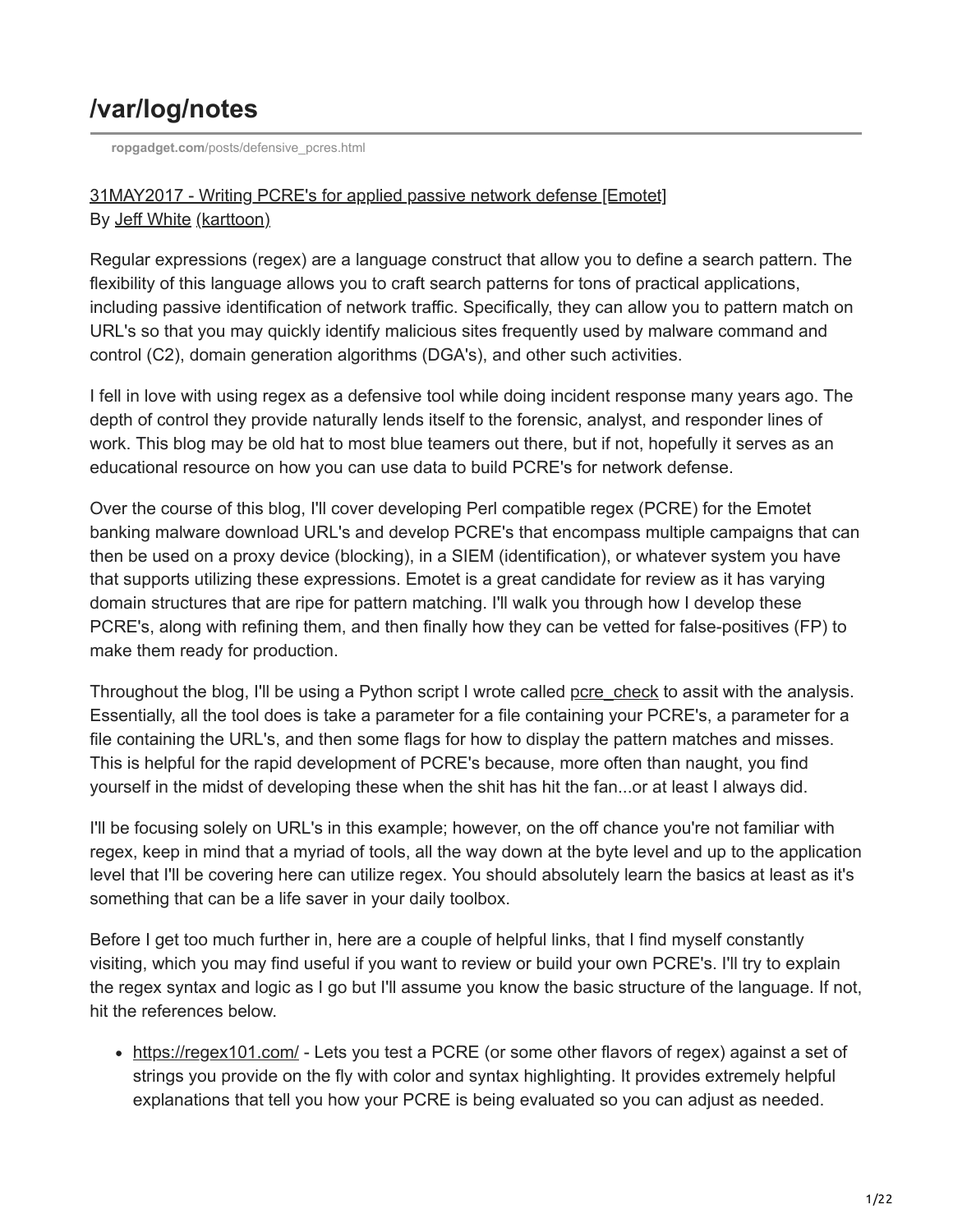• <http://www.regular-expressions.info/> - This site probably has everything you ever wanted to know about the regex language. A super handy quick reference for when you forget some of the nuances and syntax.

This will be a long blog, and a little free flowing, as I develop these while enumerating step-by-step. Below are some jumps so you can skip around as needed.

#### Initial Sample Corpus

The Emotet banking malware download locations have a lot of different URL structures across their different campaigns. It's been popping up on my radar more and more lately so I want to try and enumerate the patterns here to further expand what I can catch. That being said, the very first thing I need to do is collect a decent samples of the various campaigns so that I can begin to try and match them. Prior to my current \$dayjob, I'd approach this by hitting up multiple blogs from researchers or security companies and compile the URL set. When I didn't have access to systems that made this task fairly trivial, I would frequently build them from the below resources.

• [Alient Vault Open Threat Exchange \(OTX\)](https://otx.alienvault.com/browse/pulses/?q=emotet&sort=-created) - An awesome aggregation project that lets you pivot around various reports, blogs, and events based on keywords and extract what you need. Below is a screenshot showing a search for "emotet"; each of those contain IOC's for URL's you can copy out to build your list.



• [Malware don't need Coffee](http://malware.dontneedcoffee.com/) - [Kafeine's](https://twitter.com/kafeine) site is more focused on exploit kits but almost always had a handful of URL's of interest and sometimes links to raw URL dumps on Github.

Usually just Googling the threat name, "Emotet domains", bring you to sites like [this one](https://www.dodgethissecurity.com/2017/04/12/emotetgeodo-domains/) which have links to [Pastebin](https://pastebin.com/NQtg2TZc) posts containing loads of samples. The more the better but in general, in my experience, I'd say between 15-30 URL's is usually enough to make a solid base for an individual pattern and then you can tweak it during the false-positive (FP) checking phase.

I've placed 696 Emotet URL's on [Github](https://github.com/karttoon/pcre_check/blob/master/emotet_urls) which you can use to follow along or throw in a blocklist.

Pattern Recognition / Enumeration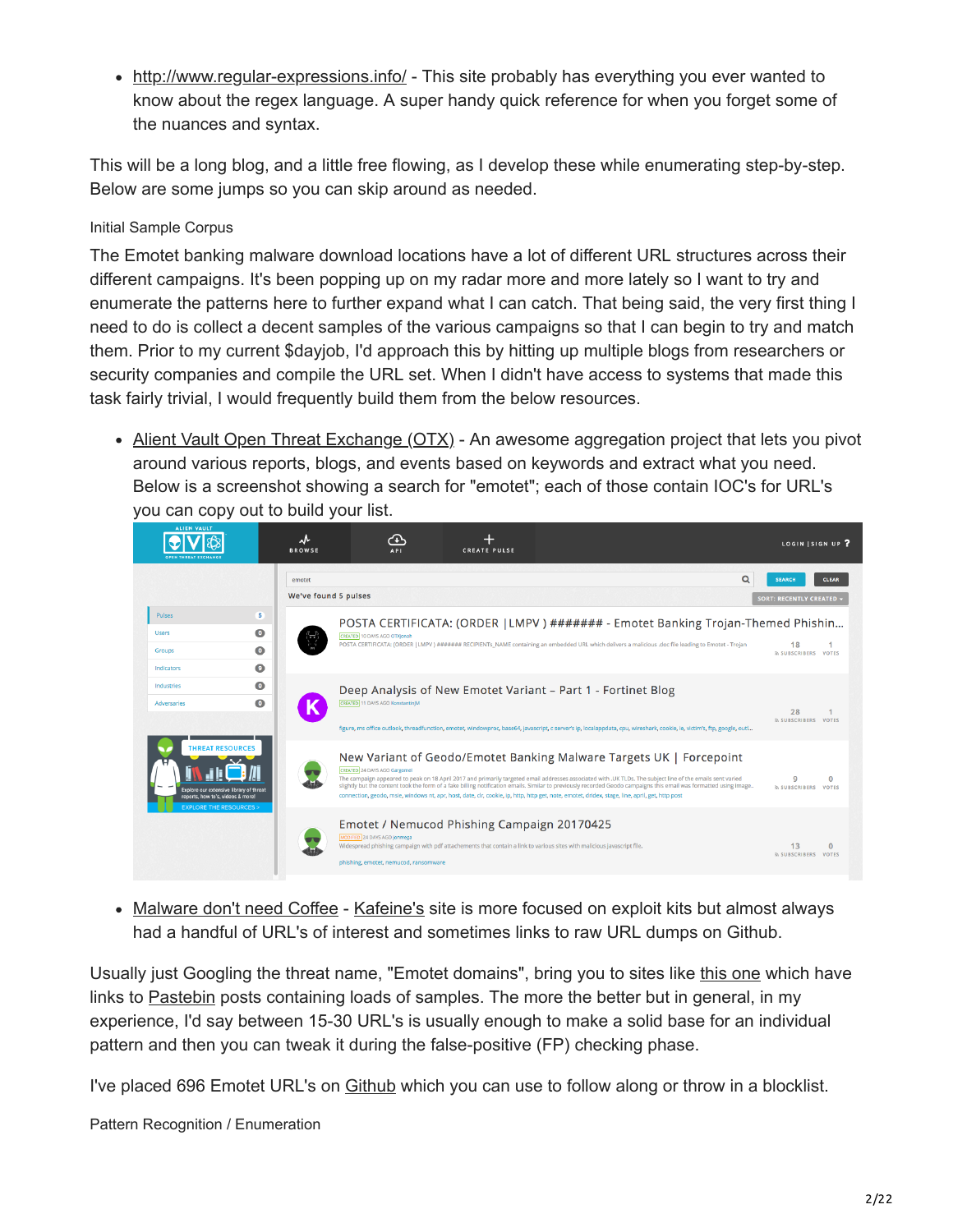Once you have a decent sample set, the next step is to analyze the data and look for patterns. I'll show the various changes to the PCRE's as I analyze the URL's and you can see how they evolve into the final product after each iteration. To better illustrate this, I'll just focus on the last 20 URL's at a time but normally I'll have open 3 terminals: top window editing the URL file, middle window with pcre\_check output, bottom window editing the PCRE file. This layout allows me to quickly modify and validate changes on the fly and significantly reducing the time to turnaround.

Below is the first run of the script showing that none of the URLs matched and truncated to the last 20.

### Round 1

\$ python pcre\_check.py -p emotet pcres -u emotet urls -n [+] NO HITS [+] http://12back.com/dw3wz-ue164-qqv/ http://4glory.net/p7lrq-s191-iv/ ... http://www.melodywriters.com/INVOICE-864339-98261/ http://www.prodzakaz.com.ua/H27560xzwsS/ http://www.stellaimpianti.it/download2467/ http://www.stepstonedev.com/field/download7812/ http://www.surreycountycleaners.com/t5wx-x064 mzdb/ http://www.voloskof.net/Sn83160EngQs/ http://www.wildweek.com/EDHFR-08-77623 document-May-04-2017/ http://www.ziyufang.studio/project/wpcontent/plugins/nprojects/download5337/ http://wyskocil.de/ORDER-525808-73297/ http://xionglutions.com/NDKBS-51-84402-document-May-03-2017/ http://xionglutions.com/wl7dhuf201-asnw/ http://xyphoid.com/RRT-13279129.dokument/ http://xyphoid.com/SCANNED/MM3431UCNPCEZRO/ http://yildiriminsaat.com.tr/JCV-71815736.dokument/ http://zahahadidmiami.com/K38258Q/ http://zeroneed.com/FNN-40446899.dokument/ http://ziarahsutera.com/5377959590/ http://zonasacra.com/zH83293YizhQ/ http://zvarga.com/15-12-07/CUST-9405847-8348/ http://zypern-aktiv.de/wpcontent/plugins/wordfence/img9re-a789-stz/

There are a couple of things that jump out immediately on the first review.

- Domains seem unrelated to the URL path, they are most likely compromised sites.
- The final path can be multiple levels down, so I'll need to account for this.
- At least 6 different variations can be seen out of the gate.

For each of the PCRE, I've grown accustomed to starting them with the below structure.

# $^\text{http://Vf'\x2F]+V}$

This matches any line that begins ("^") with "http://" followed by any characters, except ("[^ ]") forward slash ("\x2F"), up to the first foward slash. This ensures we match the domain regardless of what TLD or subdomains may be present.

For ease of illustration, I'm going to group the variations and break them down individually.

# **[Group 01]**

http://www.surreycountycleaners.com/t5wx-x064-mzdb/ http://xionglutions.com/wl7dh-uf201-asnw/ http://zypern-aktiv.de/wp-content/plugins/wordfence/img9re-a789-stz/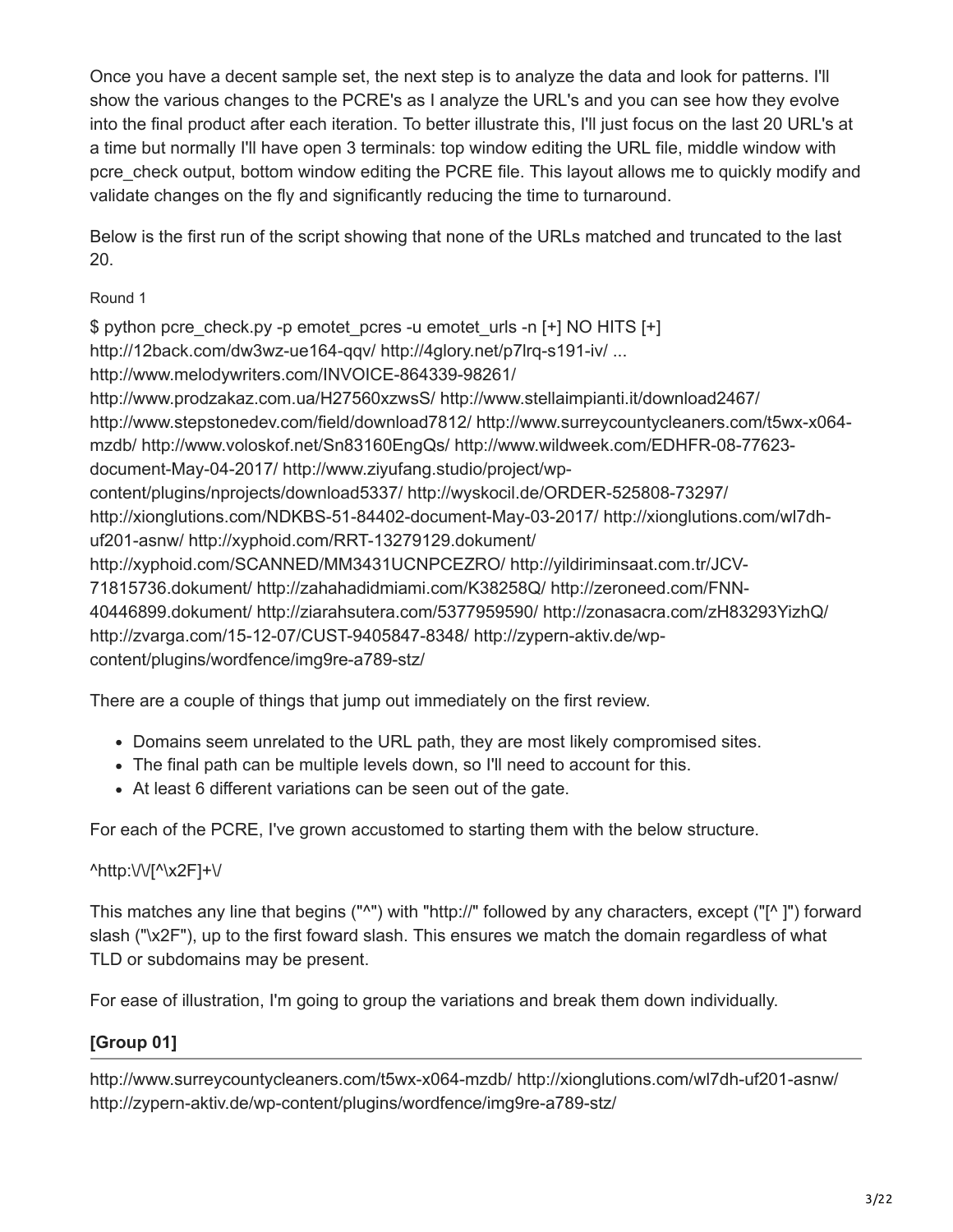For this pattern, we have 4-5 alpha(lower)numeric, dash, 4-5 alpha(lower)numeric, dash, 3-4 alpha(lower). We'll also want to account for the last line which has the path multiple levels in. We can accomplish this by putting our "[^\x2F]+\" section in a group and saying the group can repeat one or more times (eg match everything between the forward slashes until the last one, where our pattern is).

^http:\/\/([^\x2F]+\/)+[a-z0-9]{4,5}-[a-z0-9]{4,5}-[a-z]{3,4}\/\$

# **[Group 02]**

http://www.melodywriters.com/INVOICE-864339-98261/ http://wyskocil.de/ORDER-525808-73297/ http://zvarga.com/15-12-07/CUST-9405847-8348/

This next group appears to use a word in caps, dash, 6-7 numbers, dash, 4-5 numbers. We'll need to account for the subpaths again as well. In this case, I prefer to group full words instead of using a character range, which helps for trying to be false-positive adverse.

^http:\/\/([^\x2F]+\/)+(INVOICE|ORDER|CUST)-[0-9]{6,7}-[0-9]{4,5}\/\$

# **[Group 03]**

http://www.prodzakaz.com.ua/H27560xzwsS/ http://www.voloskof.net/Sn83160EngQs/ http://xyphoid.com/SCANNED/MM3431UCNPCEZRO/ http://zahahadidmiami.com/K38258Q/ http://ziarahsutera.com/5377959590/ http://zonasacra.com/zH83293YizhQ/

I feel this group may end up getting split later. We have one URL which is purely numerical and then two which have no lowercase letters. We'll cross that bridge as we look at more samples, if necessary. Another thing to note is that this group has a very weak pattern in that it is very generic, which means it will likely match a lot of legitimate URL's and not hold up during FP testing. We'll cross that bridge when we get to it as well.

For now, it's a mix of 7-15 alphanumeric characters.

^http:\/\/([^\x2F]+\/)+[a-zA-Z0-9]{7,15}\/\$

# **[Group 04]**

http://xyphoid.com/RRT-13279129.dokument/ http://yildiriminsaat.com.tr/JCV-71815736.dokument/ http://zeroneed.com/FNN-40446899.dokument/

This one, and the next three, all look pretty straight forward: 3 alpha(upper), dash, 8 numbers, period, "dokument" string.

^http:\/\/([^\x2F]+\/)+[A-Z]{3}-[0-9]{8}\.dokument\/\$

# **[Group 05]**

http://www.wildweek.com/EDHFR-08-77623-document-May-04-2017/ http://xionglutions.com/NDKBS-51-84402-document-May-03-2017/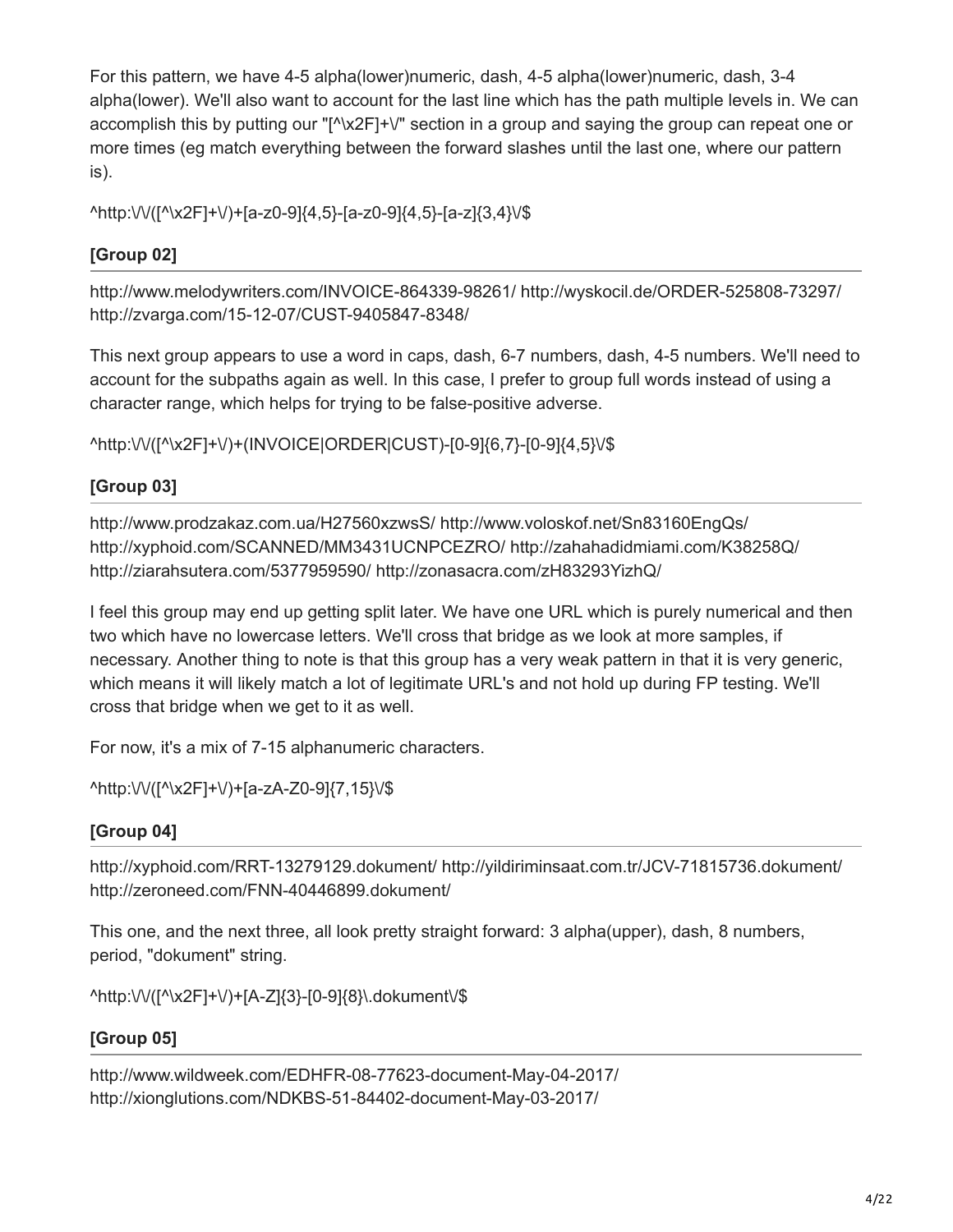Similarly, very structured (which is good for us): 5 alpha(upper), dash, 2 numbers, dash, 5 numbers, dash, "document" string, dash, "May" string, dash, 2 numbers, dash, "2017" string. I've defaulted to using "2017" as a string since it aligns with their usage of it as a date so it seems unlikely to change.

^http:\/\/([^\x2F]+\/)+[A-Z]{5}-[0-9]{2}-[0-9]{5}-document-May-[0-9]{2}-2017\/\$

# **[Group 06]**

http://www.stellaimpianti.it/download2467/ http://www.stepstonedev.com/field/download7812/ http://www.ziyufang.studio/project/wp-content/plugins/nprojects/download5337/

The string "download", 4 numbers.

^http:\/\/([^\x2F]+\/)+download[0-9]{4}\/\$

I'll throw these into the emotet pcres file and see how each performs against our target data set of known-bad Emotet sites.

[+] FOUND [+] Count: 24/696 Comment: Group 01 - [ t5wx-x064-mzdb ] PCRE: ^http:\/\/([^\x2F]+\/)+ [a-z0-9]{4,5}-[a-z0-9]{4,5}-[a-z]{3,4}\/\$ [+] FOUND [+] Count: 43/696 Comment: Group 02 - [ INVOICE-864339-98261 ] PCRE: ^http:\/\/([^\x2F]+\/)+(INVOICE|ORDER|CUST)-[0-9]{6,7}-[0-9] {4,5}\/\$ [+] FOUND [+] Count: 177/696 Comment: Group 03 - [ H27560xzwsS ] PCRE: ^http:\/\/([^\x2F]+\/)+[a-zA-Z0-9]{7,15}\/\$ [+] FOUND [+] Count: 30/696 Comment: Group 04 - [ RRT-13279129.dokument ] PCRE: ^http:\/\/([^\x2F]+\/)+[A-Z]{3}-[0-9]{8}\.dokument\/\$ [+] FOUND [+] Count: 24/696 Comment: Group 05 - [ EDHFR-08-77623-document-May-04-2017 ] PCRE: ^http:\/\/([^\x2F]+\/)+[A-Z]{5}-[0-9]{2}-[0-9]{5}-document-May-[0-9]{2}-2017\/\$ [+] FOUND [+] Count: 62/696 Comment: Group 06 - [ download2467 ] PCRE: ^http:\/\/([^\x2F]+\/)+download[0-9]{4}\/\$

Pretty low across the board except for group 3, which is the one I mentioned is too loose to begin with. From here on out, if I don't list a particular group, it implies there was no change to the PCRE.

Round 2

The next 20 URL's are below.

http://web2present.com/Invoice-538878-14610/ http://webbmfg.com/krupy/gallery2/g2data/LUqc663BAyN333-HoO/ http://webbsmail.co.uk/DIDE-19- 85247-document-May-04-2017/ http://webergy.co.uk/15-14-47/Cust-0910279-3981/ http://webics.org/Cust-951068-69554/ http://websajt.nu/ap6ohc-au152-urttp/ http://wescographics.com/17-40-07/Invoice-5558936-1201/ http://whiteroofradio.com/YD796MJO974-NNW/ http://wightman.cc/ipa0oab-j490-keap/ http://wilstu.com/hHiDSaaP03Y95TIGpIUS4Aa/ http://wingitproductions.org/NUDA-X-52454-DE/ http://wlrents.com/CUST.-Document-YDI-04-GQ389557/ http://wnyil.org/wnyil\_transfer/Ups\_com\_\_WebTracking\_\_tracknum\_\_4DFH74180493688150/ORDER.-Document-SY-92-E736730/ http://wolffy.net/17-00-07/Invoice-9545415-1483/ http://wortis.com/CH760Wcv003-Luh/ http://www.anti-corruption.su/Cust-3708876-8210/ http://www.anti-corruption.su/TNO-59-97413-document-May-04-2017/ http://www.babyo.com.mx/Invoice-583156-73417/ http://www.doodle.tj/yW1NZ-sh00-cH/ http://zypern-aktiv.de/wp-content/plugins/wordfence/img9re-a789-stz/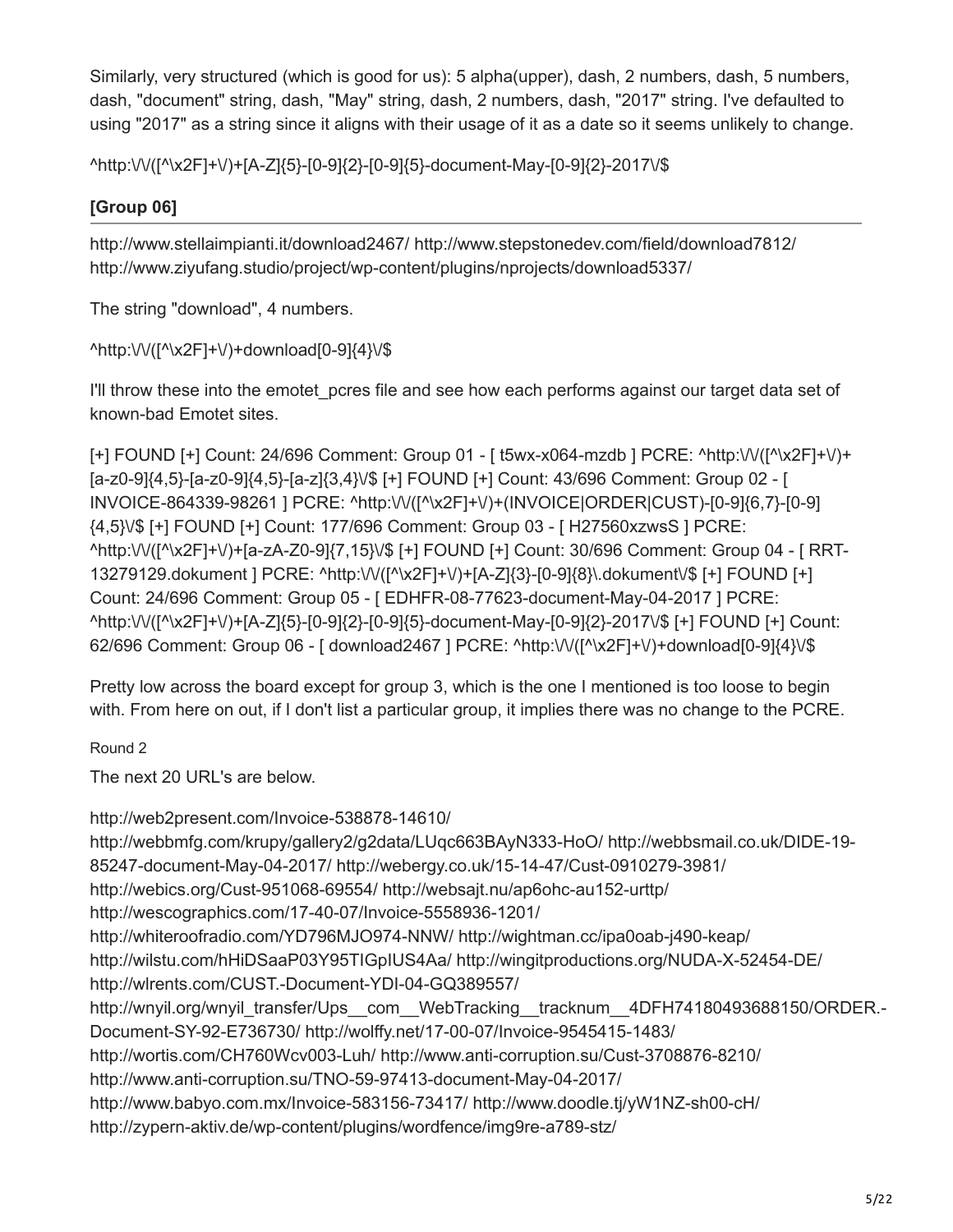It looks like we have a few new groups as well. I'll attempt to highlight in red the changes to the PCRE's which might make the changes clearer.

### **[Group 01] - [ t5wx-x064-mzdb ]**

http://websajt.nu/ap6ohc-au152-urttp/ http://wightman.cc/ipa0oab-j490-keap/ http://www.doodle.tj/yW1NZ-sh00-cH/ http://zypern-aktiv.de/wp-content/plugins/wordfence/img9rea789-stz/

You'll note that the third one now introduces capital letters; it's possible this is a separate campaign but I'll circle back to this later during review. The main changes will be the addition of the capital letters and adjustment on the ranges, which will likely be the case for the rest of the groups.

OLD: ^http:\/\/([^\x2F]+\/)+[a-z0-9]{4,5}-[a-z0-9]{4,5}-[a-z]{3,4}\/\$ NEW: ^http:\/\/([^\x2F]+\/)+[a-zA-Z0- 9]{4,7}-[a-z0-9]{4,5}-[a-z]{2,5}\/\$

### **[Group 02] - [ INVOICE-864339-98261 ]**

http://web2present.com/Invoice-538878-14610/ http://webergy.co.uk/15-14-47/Cust-0910279-3981/ http://webics.org/Cust-951068-69554/ http://wescographics.com/17-40-07/Invoice-5558936-1201/ http://wolffy.net/17-00-07/Invoice-9545415-1483/ http://www.anti-corruption.su/Cust-3708876-8210/ http://www.babyo.com.mx/Invoice-583156-73417/

New strings "Invoice" and "Cust".

OLD: ^http:\/\/([^\x2F]+\/)+(INVOICE|ORDER|CUST)-[0-9]{6,7}-[0-9]{4,5}\/\$ NEW: ^http:\/\/([^\x2F]+\/)+(INVOICE|ORDER|CUST|Invoice|Cust)-[0-9]{6,7}-[0-9]{4,5}\/\$

# **[Group 03] - [ H27560xzwsS ]**

http://wilstu.com/hHiDSaaP03Y95TIGpIUS4Aa/

Range adjustment (making this one even more useless).

OLD: ^http:\/\/([^\x2F]+\/)+[a-zA-Z0-9]{7,15}\/\$ NEW: ^http:\/\/([^\x2F]+\/)+[a-zA-Z0-9]{7,23}\/\$

# **[Group 05] - [ EDHFR-08-77623-document-May-04-2017 ]**

http://webbsmail.co.uk/DIDE-19-85247-document-May-04-2017/ http://www.anti-corruption.su/TNO-59-97413-document-May-04-2017/

Range adjustment.

OLD: ^http:\/\/([^\x2F]+\/)+[A-Z]{5}-[0-9]{2}-[0-9]{5}-document-May-[0-9]{2}-2017\/\$ NEW: ^http:\/\/([^\x2F]+\/)+[A-Z]{3,5}-[0-9]{2}-[0-9]{5}-document-May-[0-9]{2}-2017\/\$

# **[Group 07] - [ LUqc663BAyN333-HoO ]**

http://webbmfg.com/krupy/gallery2/g2data/LUqc663BAyN333-HoO/ http://whiteroofradio.com/YD796MJO974-NNW/ http://wortis.com/CH760Wcv003-Luh/

This cluser is defined by one dash towards the end: 11-14 alphanumeric, dash, 3 alpha.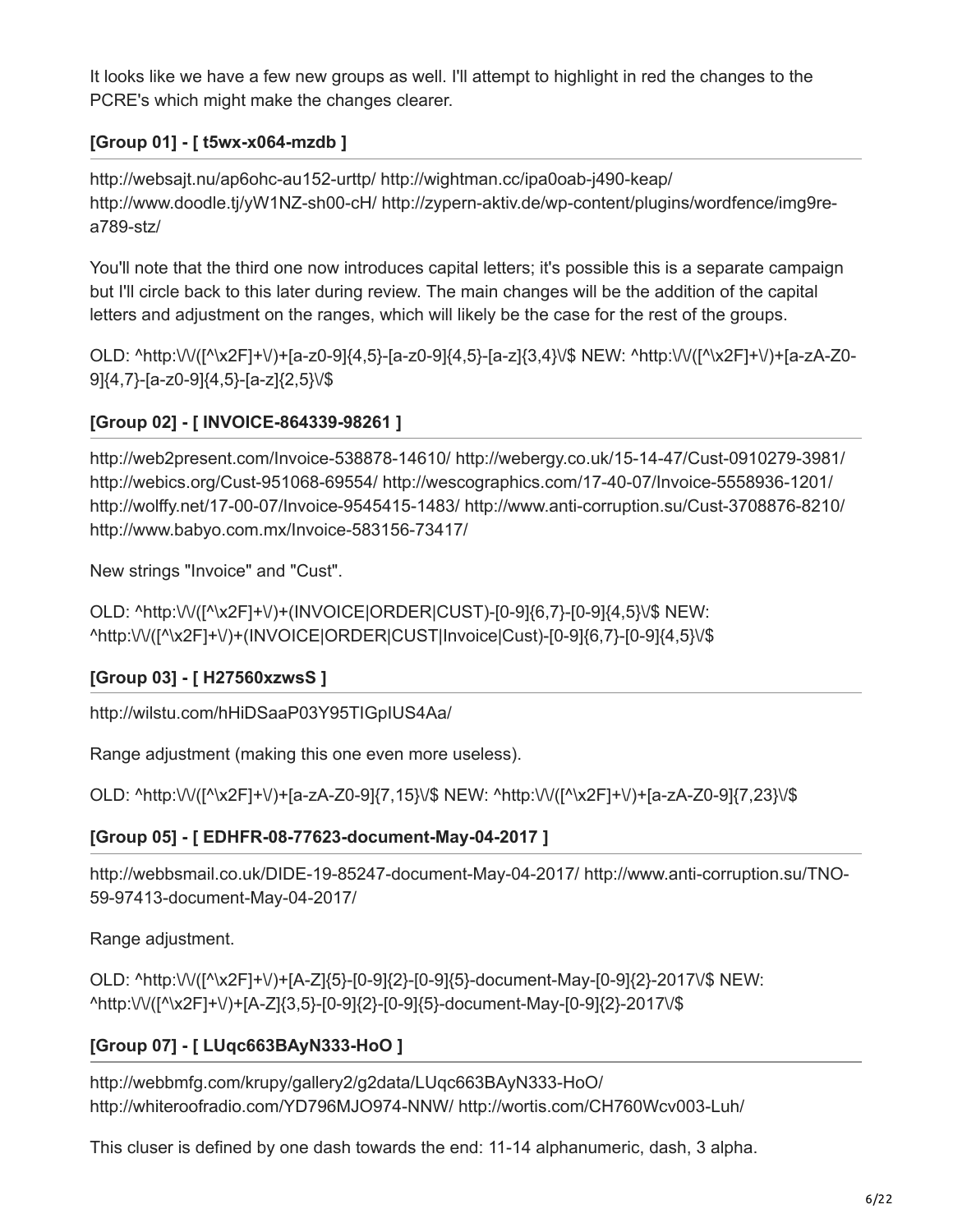^http:\/\/([^\x2F]+\/)+[a-zA-Z0-9]{11,14}-[a-zA-Z]{3}\/\$

# **[Group 08] - [ NUDA-X-52454-DE ]**

http://wingitproductions.org/NUDA-X-52454-DE/

Only one sample so I'll match it exactly, 4 alpha(upper), dash, 1 alpha(upper), dash, 5 numbers, dash, 2 alpha(upper).

^http:\/\/([^\x2F]+\/)+[A-Z]{4}-[A-Z]{1}-[0-9]{5}-[A-Z]{2}\/\$

# **[Group 09] - [ CUST.-Document-YDI-04-GQ389557 ]**

http://wlrents.com/CUST.-Document-YDI-04-GQ389557/ http://wnyil.org/wnyil\_transfer/Ups\_\_com\_\_WebTracking\_\_tracknum\_\_4DFH74180493688150/ORDER.-Document-SY-92-E736730/

Similar to Group 2: same word choice, period, dash, "Document" string, dash, 2-3 alpha(upper), dash, 2 numbers, dash, 7-8 alpha(upper)numeric.

^http:\/\/([^\x2F]+\/)+(CUST|ORDER)\.-Document-[A-Z]{2,3}-[0-9]{2}-[A-Z0-9]{7,8}\/\$

Note that the delta in the output after each group is just something I've included after the fact to show the progress for the blog.

[+] FOUND [+] Count: 66/696 (+42) Comment: [Group 01] - [ t5wx-x064-mzdb ] PCRE: ^http:\/\/([^\x2F]+\/)+[a-zA-Z0-9]{4,7}-[a-z0-9]{4,5}-[a-z]{2,5}\/\$ [+] FOUND [+] Count: 80/696 (+37) Comment: [Group 02] - [ INVOICE-864339-98261 ] PCRE: ^http:\/\/([^\x2F]+\/)+ (INVOICE|ORDER|CUST|Invoice|Cust)-[0-9]{6,7}-[0-9]{4,5}\/\$ [+] FOUND [+] Count: 190/696 (+13) Comment: [Group 03] - [ H27560xzwsS ] PCRE: ^http:\/\/([^\x2F]+\/)+[a-zA-Z0-9]{7,23}\/\$ [+] FOUND [+] Count: 30/696 Comment: [Group 04] - [ RRT-13279129.dokument ] PCRE: ^http:\/\/([^\x2F]+\/)+ [A-Z]{3}-[0-9]{8}\.dokument\/\$ [+] FOUND [+] Count: 59/696 (+35) Comment: [Group 05] - [ EDHFR-08-77623-document-May-04-2017 ] PCRE: ^http:\/\/([^\x2F]+\/)+[A-Z]{3,5}-[0-9]{2}-[0-9]{5}-document-May-[0-9]{2}-2017\/\$ [+] FOUND [+] Count: 62/696 Comment: [Group 06] - [ download2467 ] PCRE: ^http:\/\/([^\x2F]+\/)+download[0-9]{4}\/\$ [+] FOUND [+] Count: 15/696 Comment: [Group 07] - [ LUqc663BAyN333-HoO ] PCRE: ^http:\/\/([^\x2F]+\/)+[a-zA-Z0-9]{11,14}-[a-zA-Z]{3}\/\$ [+] FOUND [+] Count: 3/696 Comment: [Group 08] - [ NUDA-X-52454-DE ] PCRE: ^http:\/\/([^\x2F]+\/)+[A-Z]{4}-[A-Z] {1}-[0-9]{5}-[A-Z]{2}\/\$ [+] FOUND [+] Count: 20/696 Comment: [Group 09] - [ CUST.-Document-YDI-04-GQ389557 ] PCRE: ^http:\/\/([^\x2F]+\/)+(CUST|ORDER)\.-Document-[A-Z]{2,3}-[0-9]{2}-[A-Z0-9] {7,8}\/\$

Round 3

The next set of 20 URL's.

http://theocforrent.com/BG-47535325/zp3x-r88-wuh.view/ http://thepogs.net/rs4eG-Md93-FSZV/ http://thesubservice.com/ORDER.-Document-9543529814/ http://theuntoldsorrow.co.uk/ORDER.-XI-80-UY913942/ http://tiger12.com/TGA-48-76252-doc-May-04-2017/ http://timmadden.com.au/qzw1swc740-m/ http://toppprogramming.com/Cust-8328499631/ http://tpsystem.net/TaVS391hyCaD623 dJ/ http://transfinity.co.uk/sam/fathers-day/htdocs/b2m-qp699-jxmln/ http://tridentii.com/OY-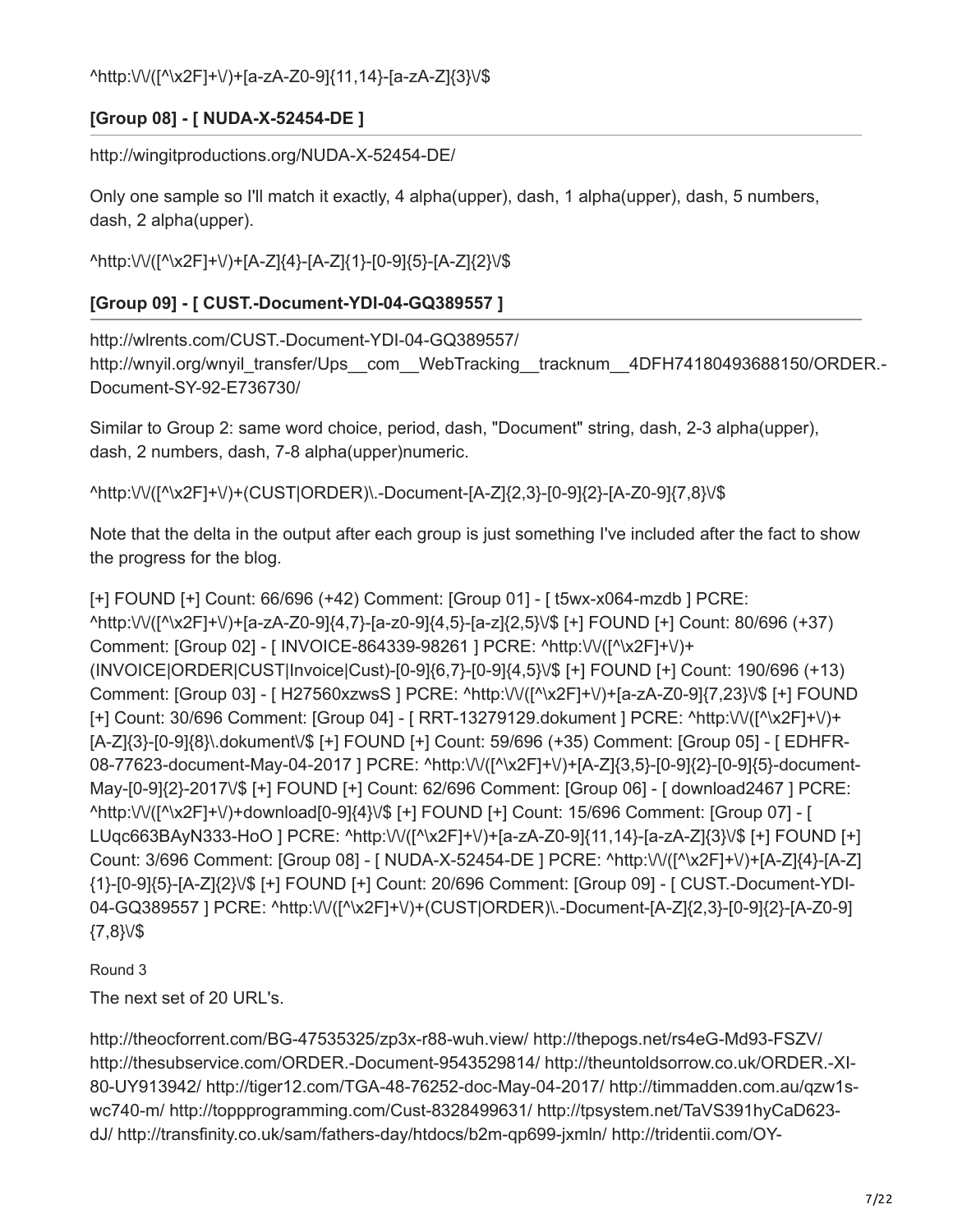30676027.dokument/ http://tscoaching.co.uk/l1R-q60-pe/ http://uncover.jp/XwXL806QaDN792-jr/ http://uncover.jp/r-2psl-vo440-lz.doc/ http://visionsoflightphotography.com/FRMLW-RNT-41482-DE/ http://visuals.com/CUST.-VT-38-RH422386/ http://voxellab.com/BBM-07-75350-doc-May-04-2017/ http://vspacecreative.co.uk/O2-view-report-818/c1o-jn07-er.view/ http://wayanad.net/xhW017TRfP646-z/ http://wb0rur.com/ZGAG-59-63863-doc-May-05-2017/ http://www.doodle.tj/yW1NZ-sh00-cH/

One new variant in this set.

### **[Group 01] - [ t5wx-x064-mzdb ]**

http://thepogs.net/rs4eG-Md93-FSZV/ http://timmadden.com.au/qzw1s-wc740-m/ http://transfinity.co.uk/sam/fathers-day/htdocs/b2m-qp699-jxmln/ http://tscoaching.co.uk/l1R-q60-pe/ http://www.doodle.tj/yW1NZ-sh00-cH/

Range adjustment and additiona case changes.

OLD: ^http:\/\/([^\x2F]+\/)+[a-zA-Z0-9]{4,7}-[a-z0-9]{4,5}-[a-z]{2,5}\/\$ NEW: ^http:\/\/([^\x2F]+\/)+[a-zA-Z0-9]{4,7}-[a-zA-Z0-9]{4,5}-[a-zA-Z]{1,5}\/\$

### **[Group 02] - [ INVOICE-864339-98261 ]**

http://toppprogramming.com/Cust-8328499631/

This could be a different campaign as it breaks from the double-dashes but it's so similar to group 2 that I'll leave it for now and possibly revisit.

The second dash I'll make optional which should allow the lowest ranges of the numerical sections to match. I'll use an optinal capturing group ("(-)?") for the second dash. Effectively creating a capture group and then using the "?" value after will cause the group to match between zero and one time, thus becoming optional.

OLD: ^http:\/\/([^\x2F]+\/)+(INVOICE|ORDER|CUST|Invoice|Cust)-[0-9]{6,7}-[0-9]{4,5}\/\$ NEW: ^http:\/\/([^\x2F]+\/)+(INVOICE|ORDER|CUST|Invoice|Cust)-[0-9]{6,7}(-)?[0-9]{4,5}\/\$

### **[Group 04] - [ RRT-13279129.dokument ]**

http://tridentii.com/OY-30676027.dokument/

Range adjustment.

OLD: ^http:\/\/([^\x2F]+\/)+[A-Z]{3}-[0-9]{8}\.dokument\/\$ NEW: ^http:\/\/([^\x2F]+\/)+[A-Z]{2,3}-[0-9] {8}\.dokument\/\$

### **[Group 05] - [ EDHFR-08-77623-document-May-04-2017 ]**

http://tiger12.com/TGA-48-76252-doc-May-04-2017/ http://voxellab.com/BBM-07-75350-doc-May-04- 2017/ http://wb0rur.com/ZGAG-59-63863-doc-May-05-2017/

Add "doc" string to grouping.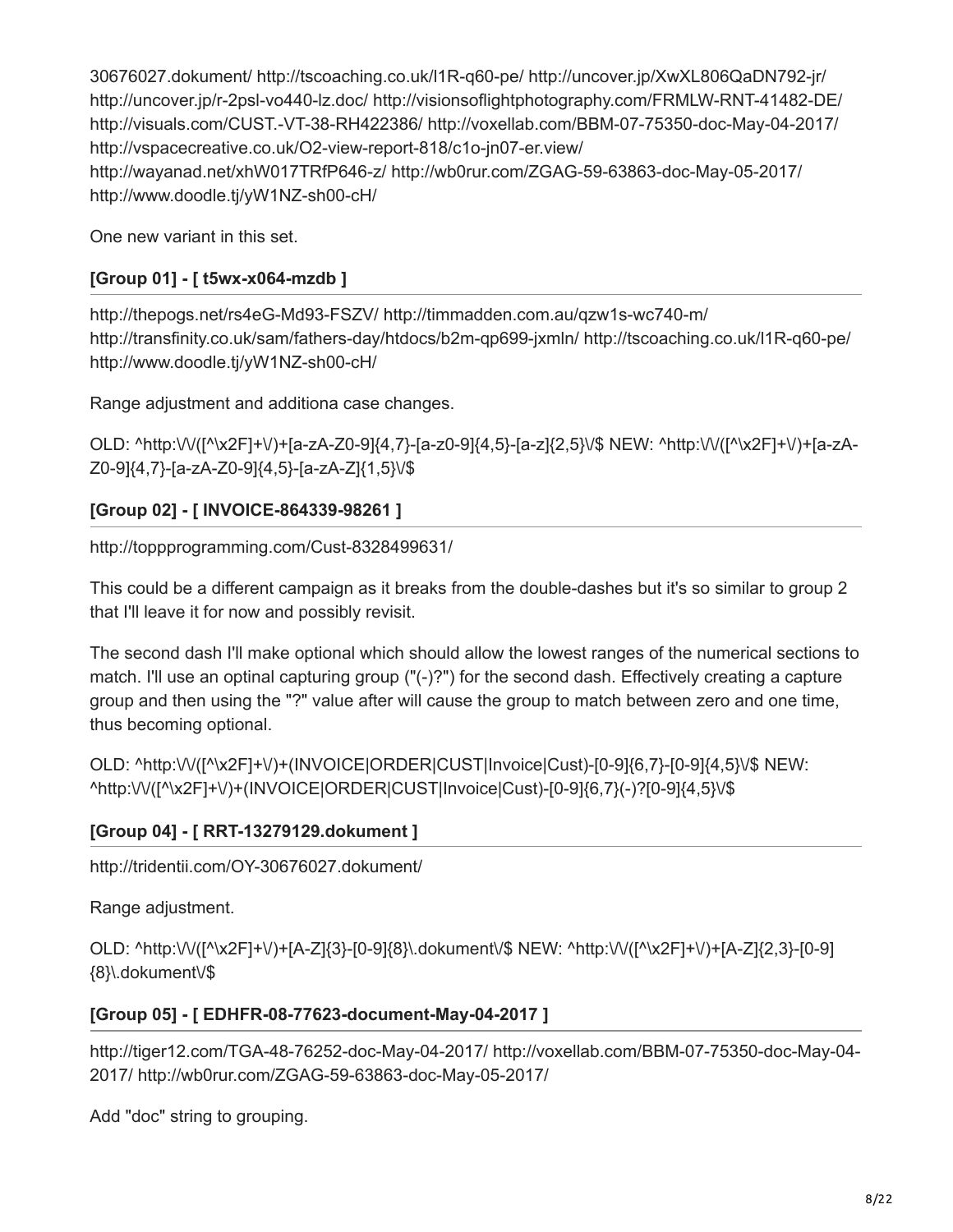OLD: ^http:\/\/([^\x2F]+\/)+[A-Z]{3,5}-[0-9]{2}-[0-9]{5}-document-May-[0-9]{2}-2017\/\$ NEW: ^http:\/\/([^\x2F]+\/)+[A-Z]{3,5}-[0-9]{2}-[0-9]{5}-(document|doc)-May-[0-9]{2}-2017\/\$

# **[Group 07] - [ LUqc663BAyN333-HoO ]**

http://tpsystem.net/TaVS391hyCaD623-dJ/ http://uncover.jp/XwXL806QaDN792-jr/ http://wayanad.net/xhW017TRfP646-z/

Range adjustment.

OLD: ^http:\/\/([^\x2F]+\/)+[a-zA-Z0-9]{11,14}-[a-zA-Z]{3}\/\$ NEW: ^http:\/\/([^\x2F]+\/)+[a-zA-Z0-9] {11,15}-[a-zA-Z]{1,3}\/\$

# **[Group 08] - [ NUDA-X-52454-DE ]**

http://visionsoflightphotography.com/FRMLW-RNT-41482-DE/

Range adjustment.

OLD: ^http:\/\/([^\x2F]+\/)+[A-Z]{4}-[A-Z]{1}-[0-9]{5}-[A-Z]{2}\/\$ NEW: ^http:\/\/([^\x2F]+\/)+[A-Z]{4,5}- [A-Z]{1,3}-[0-9]{5}-[A-Z]{2}\/\$

# **[Group 09] - [ CUST.-Document-YDI-04-GQ389557 ]**

http://thesubservice.com/ORDER.-Document-9543529814/ http://theuntoldsorrow.co.uk/ORDER.-XI-80-UY913942/ http://visuals.com/CUST.-VT-38-RH422386/

Couple of things going on here.

New grouping of words for second part and first entry is only numerical without dashes, which looks similar to the new entry for Group 2. To account for these, I'll use optional capturing groups again to build around them. It makes the rule slightly less accurate but with the other anchors in it, I think it'll still be fairly unique enough to not FP.

NEW: ^http:\/\/([^\x2F]+\/)+(CUST|ORDER)\.-Document-[A-Z]{2,3}-[0-9]{2}-[A-Z0-9]{7,8}\/\$ OLD: ^http:\/\/([^\x2F]+\/)+(CUST|ORDER)\.-(Document|XI|VT)((-[A-Z]{2,3})?-[0-9]{2})?-[A-Z0-9]{7,10}\/\$

# **[Group 10] - [ zp3x-r88-wuh.view ]**

http://theocforrent.com/BG-47535325/zp3x-r88-wuh.view/ http://uncover.jp/r-2psl-vo440-lz.doc/ http://vspacecreative.co.uk/O2-view-report-818/c1o-jn07-er.view/

The "doc" and "view" ones may be different campaigns but, again, I'll lump them together for now and will separate at the end if necessary: 1-4 alpha(lower)numeric, dash, 3-4 alpha(lower)numeric, dash, optional 5 alpha(lower)numeric, dash, 2-3 alpha(lower), period, group "view" or "doc" strings.

^http:\/\/([^\x2F]+\/)+[a-z0-9]{1,4}-[a-z0-9]{3,4}(-[a-z0-9]{5})?-[a-z]{2,3}\.(view|doc)\/\$

The pcre\_check output shows decent coverage improvements.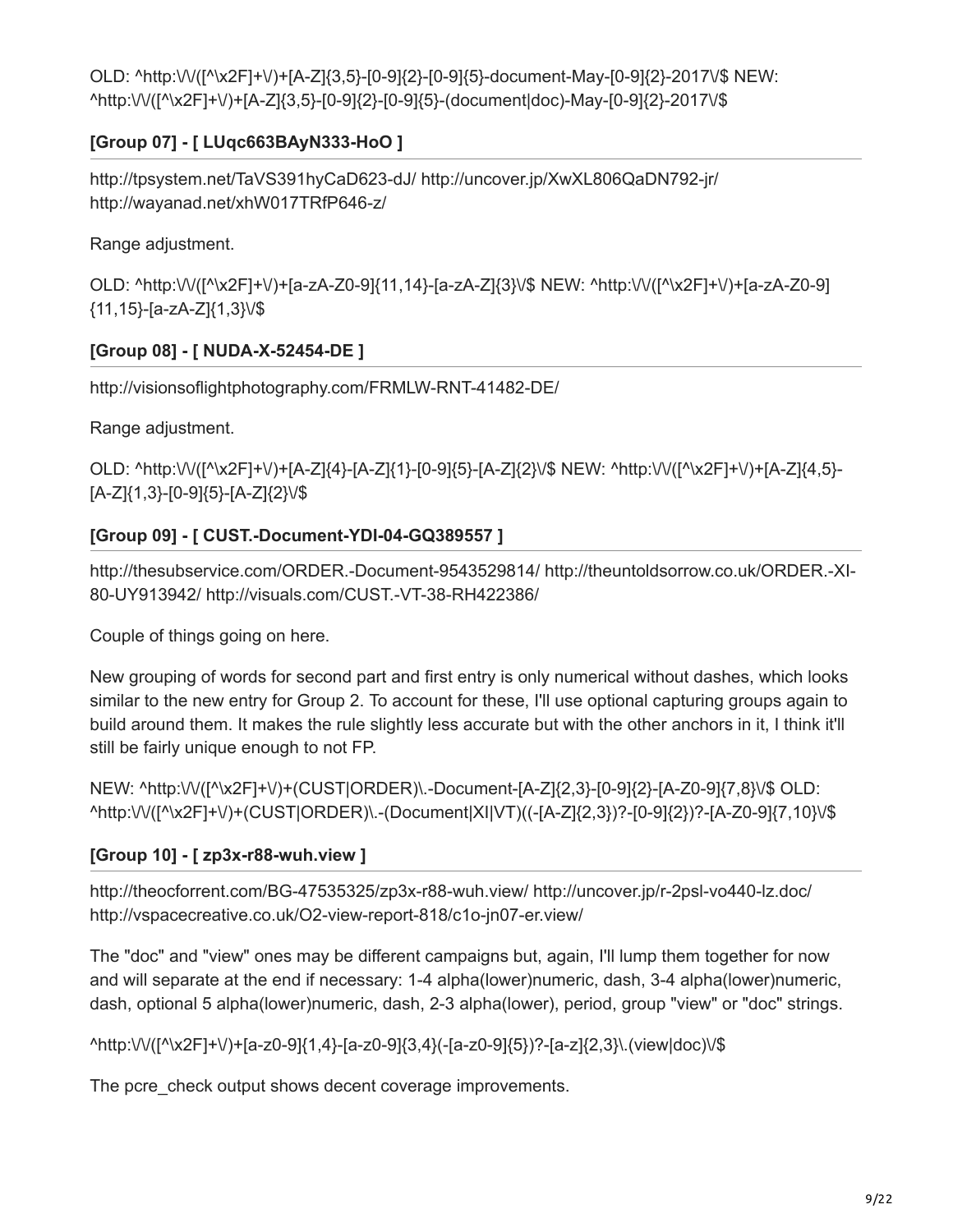[+] FOUND [+] Count: 93/696 (+27) Comment: [Group 01] - [ t5wx-x064-mzdb ] PCRE: ^http:\/\/([^\x2F]+\/)+[a-zA-Z0-9]{4,7}-[a-zA-Z0-9]{4,5}-[a-zA-Z]{1,5}\/\$ [+] FOUND [+] Count: 89/696 (+9) Comment: [Group 02] - [ INVOICE-864339-98261 ] PCRE: ^http:\/\/([^\x2F]+\/)+ (INVOICE|ORDER|CUST|Invoice|Cust)-[0-9]{6,7}(-)?[0-9]{4,5}\/\$ [+] FOUND [+] Count: 190/696 Comment: [Group 03] - [ H27560xzwsS ] PCRE: ^http:\/\/([^\x2F]+\/)+[a-zA-Z0-9]{7,23}\/\$ [+] FOUND [+] Count: 56/696 (+26) Comment: [Group 04] - [ RRT-13279129.dokument ] PCRE: ^http:\/\/([^\x2F]+\/)+[A-Z]{2,3}-[0-9]{8}\.dokument\/\$ [+] FOUND [+] Count: 79/696 (+20) Comment: [Group 05] - [ EDHFR-08-77623-document-May-04-2017 ] PCRE: ^http:\/\/([^\x2F]+\/)+[A-Z]{3,5}-[0- 9]{2}-[0-9]{5}-(document|doc)-May-[0-9]{2}-2017\/\$ [+] FOUND [+] Count: 62/696 Comment: [Group 06] - [ download2467 ] PCRE: ^http:\/\/([^\x2F]+\/)+download[0-9]{4}\/\$ [+] FOUND [+] Count: 43/696 (+28) Comment: [Group 07] - [ LUqc663BAyN333-HoO ] PCRE: ^http:\/\/([^\x2F]+\/)+[a-zA-Z0-9] {11,15}-[a-zA-Z]{1,3}\/\$ [+] FOUND [+] Count: 10/696 (+7) Comment: [Group 08] - [ NUDA-X-52454- DE ] PCRE: ^http:\/\/([^\x2F]+\/)+[A-Z]{4,5}-[A-Z]{1,3}-[0-9]{5}-[A-Z]{2}\/\$ [+] FOUND [+] Count: 31/696 (+11) Comment: [Group 09] - [ CUST.-Document-YDI-04-GQ389557 ] PCRE: ^http:\/\/([^\x2F]+\/)+(CUST|ORDER)\.-(Document|XI|VT)((-[A-Z]{2,3})?-[0-9]{2})?-[A-Z0-9]{7,10}\/\$ [+] FOUND [+] Count: 3/696 Comment: [Group 10] - [ zp3x-r88-wuh.view ] PCRE: ^http:\/\/([^\x2F]+\/)+ [a-z0-9]{1,4}-[a-z0-9]{3,4}(-[a-z0-9]{5})?-[a-z]{2,3}\.(view|doc)\/\$

Round 4

The next 20 sites.

http://pinoypiper.com/Sz1Mr-H23-Xw/ http://proiecte-pac.ro/ORDER.-5883789520/ http://proprints.dk/Rech-74779857260/ http://pulmad.ee/B6y-Fb95-NMW/ http://redkitecottages.com/Cust-Document-VMH-46-TJ804065/ http://reichertgroup.com/d0r-tl410 cxa/ http://sgbusiness.co.uk/YM-57911235-document-May-03-2017/ http://sign1.no/dhl status 2668292851/ http://sloan3d.com/Cust-Document-WMV-26-EW054554/ http://stacibockman.com/g2c-o179-pocja/ http://streamingair.com/i0A-St59-m/ http://sublevel3.us/G7n-Gh58-y/ http://superalumnos.net/php/ORDER.-HW-84-Y947883/ http://technetemarketing.com/CUST.-8520279770/ http://teed.ru/YG-47124992/bc7za-l30-v.view/ http://texasbrits.com/m3s-r623-x/ http://thegilbertlawoffice.com/m-9q-d054-gu.doc/ http://thenursesagent.com/ORDER.-9592209302/ http://transfinity.co.uk/sam/fathersday/htdocs/b2m-qp699-jxmln/ http://tscoaching.co.uk/l1R-q60-pe/

One new variant sticks out, otherwise business as usual.

# **[Group 01] - [ t5wx-x064-mzdb ]**

http://pinoypiper.com/Sz1Mr-H23-Xw/ http://pulmad.ee/B6y-Fb95-NMW/ http://reichertgroup.com/d0rtl410-cxa/ http://stacibockman.com/g2c-o179-pocja/ http://streamingair.com/i0A-St59-m/ http://sublevel3.us/G7n-Gh58-y/ http://texasbrits.com/m3s-r623-x/ http://transfinity.co.uk/sam/fathersday/htdocs/b2m-qp699-jxmln/ http://tscoaching.co.uk/l1R-q60-pe/

Half of the 20 are for this group. Just some small range adjustments.

OLD: ^http:\/\/([^\x2F]+\/)+[a-zA-Z0-9]{4,7}-[a-zA-Z0-9]{4,5}-[a-zA-Z]{1,5}\/\$ NEW: ^http:\/\/([^\x2F]+\/)+[a-zA-Z0-9]{3,7}-[a-zA-Z0-9]{3,5}-[a-zA-Z]{1,5}\/\$

**[Group 02] - [ INVOICE-864339-98261 ]**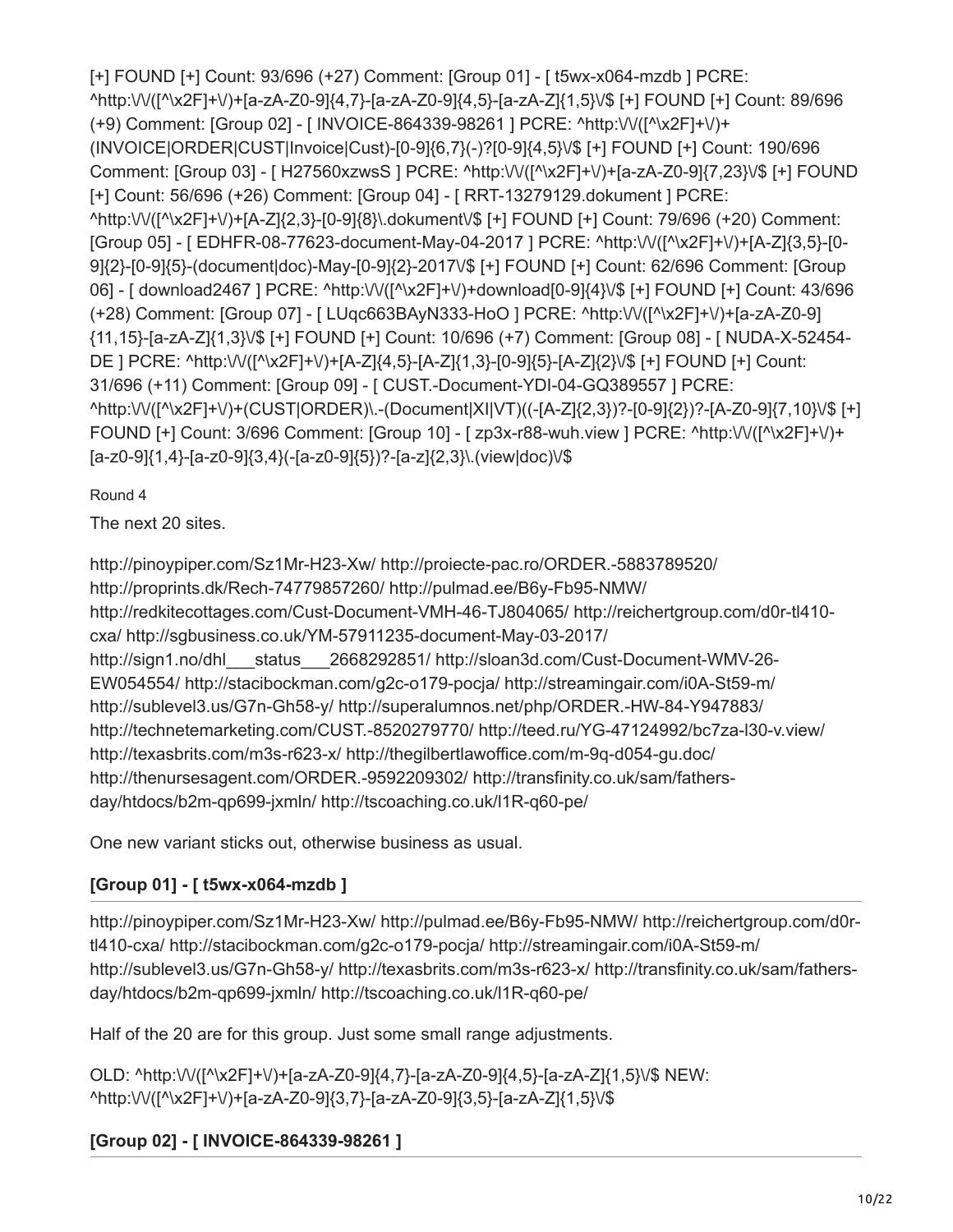http://proiecte-pac.ro/ORDER.-5883789520/ http://proprints.dk/Rech-74779857260/ http://technetemarketing.com/CUST.-8520279770/ http://thenursesagent.com/ORDER.-9592209302/

It should be apparent now that Group 2 and 9 have a bit of overlap and I was going to wait till the end to course correct; however, I feel it's just too much at this point so I'm going to split it so the ones above, and previously matched in both groups, with the "ORDER" and "CUST" strings followed by 10 digits are a new unique group. That means I need to edit Group 2 and 9 to avoid these and the simplest way of doing that is removing the previous optional dash, making it absolutely required. See Group 9 and 12 for further iteration details.

OLD: ^http:\/\/([^\x2F]+\/)+(INVOICE|ORDER|CUST|Invoice|Cust)-[0-9]{6,7}(-)?[0-9]{4,5}\/\$ NEW: ^http:\/\/([^\x2F]+\/)+(INVOICE|ORDER|CUST|Invoice|Cust)-[0-9]{6,7}-[0-9]{4,5}\/\$

### **[Group 05] - [ EDHFR-08-77623-document-May-04-2017 ]**

http://sgbusiness.co.uk/YM-57911235-document-May-03-2017/

This new one breaks from the two parts separated by a dash. I can add the dash to the character list and up the range, or I can opt for a optional grouping and up the range. I'm going to do the latter for the reason that it keeps the structure in tact; for this, I'm not as worried about FP's due to the ending part of the pattern being fairly unique.

OLD: ^http:\/\/([^\x2F]+\/)+[A-Z]{3,5}-[0-9]{2}-[0-9]{5}-(document|doc)-May-[0-9]{2}-2017\/\$ NEW: ^http:\/\/([^\x2F]+\/)+[A-Z]{2,5}(-[0-9]{2})?-[0-9]{5,10}-(document|doc)-May-[0-9]{2}-2017\/\$

### **[Group 09] - [ CUST.-Document-YDI-04-GQ389557 ]**

http://redkitecottages.com/Cust-Document-VMH-46-TJ804065/ http://sloan3d.com/Cust-Document-WMV-26-EW054554/ http://superalumnos.net/php/ORDER.-HW-84-Y947883/

Similar to Group 2, I'm going to reverse course on the optional groupings so that the 10 digits are not captured. To account for the new variants in Group 9, I'm adding an optional grouping for the period after the first word and for the "Document" string, then moving the others back into the A-Z grouping that followed.

OLD: ^http:\/\/([^\x2F]+\/)+(CUST|ORDER)\.-(Document|XI|VT)((-[A-Z]{2,3})?-[0-9]{2})?-[A-Z0-9] {7,10}\/\$ NEW: ^http:\/\/([^\x2F]+\/)+(CUST|ORDER|Cust)(.)?(-Document)?-[A-Z]{2,3}-[0-9]{2}-[A-Z0- 9]{7,10}\/\$

### **[Group 10] - [ zp3x-r88-wuh.view ]**

http://thegilbertlawoffice.com/m-9q-d054-gu.doc/

Range adjustment.

OLD: ^http:\/\/([^\x2F]+\/)+[a-z0-9]{1,4}-[a-z0-9]{3,4}(-[a-z0-9]{5})?-[a-z]{2,3}\.(view|doc)\/\$ NEW: ^http:\/\/([^\x2F]+\/)+[a-z0-9]{1,4}-[a-z0-9]{3,4}(-[a-z0-9]{4,5})?-[a-z]{2,3}\.(view|doc)\/\$

#### **[Group 11] - [ dhl\_\_\_status\_\_\_2668292851 ]**

http://sign1.no/dhl\_\_\_status\_\_\_2668292851/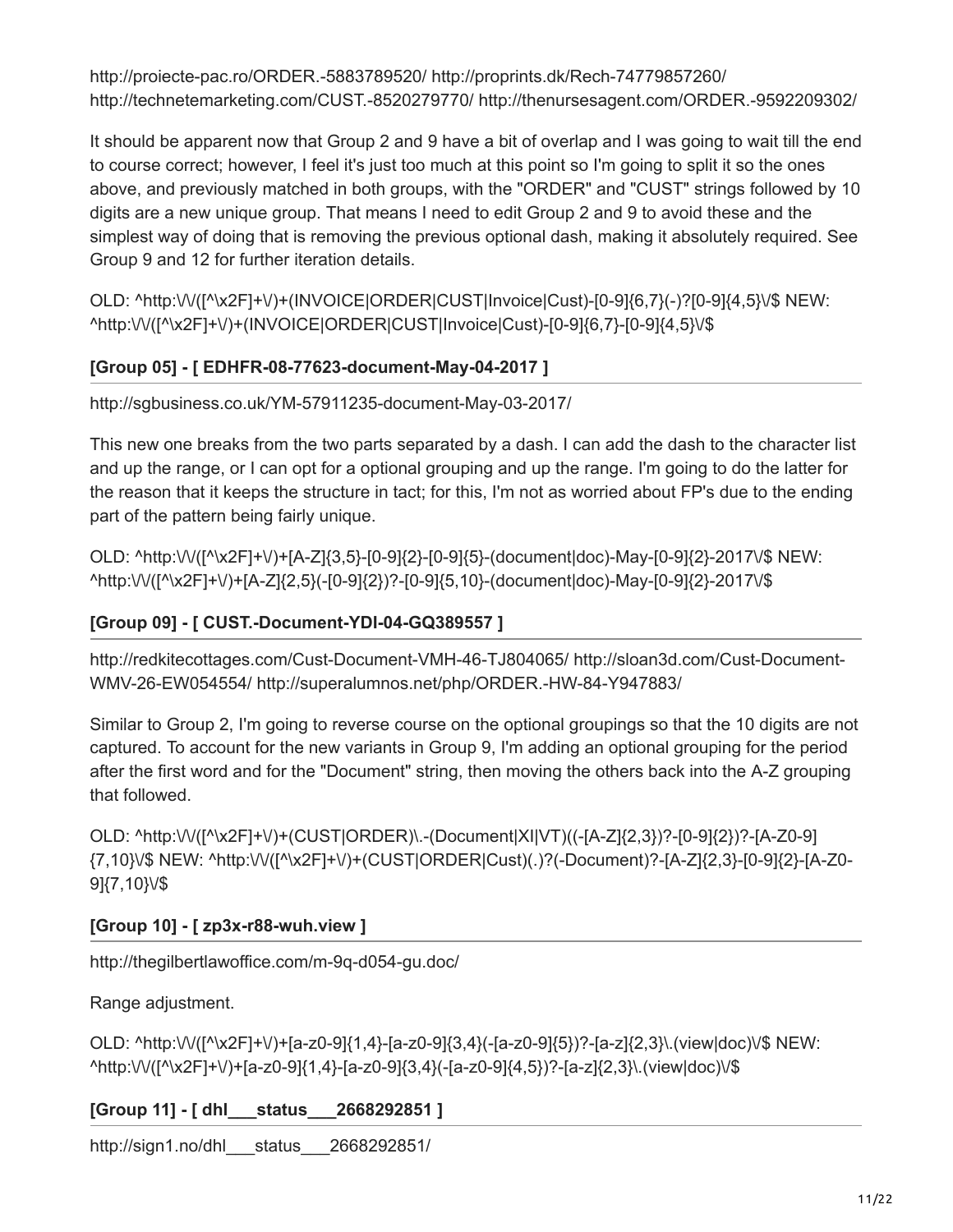Not much to work with yet so it's fairly static.

^http:\/\/([^\x2F]+\/)+dhl status [0-9]{10}\/\$

# **[Group 12] - [ ORDER.-5883789520 ]**

Previous set: http://thesubservice.com/ORDER.-Document-9543529814/ http://toppprogramming.com/Cust-8328499631/ Current set: http://proiectepac.ro/ORDER.-5883789520/ http://proprints.dk/Rech-74779857260/ http://technetemarketing.com/CUST.-8520279770/ http://thenursesagent.com/ORDER.-9592209302/

Looking at the data in Group 2 and 9, this pattern will have: string grouping of "ORDER", "RECH", "CUST", "Cust", optional period, dash, optional "Document" string, 10-11 numbers. By the way, "rech" is shorthand for "rechnung", which is German for "bill" - you see these variations quite a bit in phishing campaigns as they focus on different regions.

^http:\/\/([^\x2F]+\/)+(ORDER|Rech|CUST|Cust)(.)?(-Document)?-[0-9]{10,11}\/\$

Next iteration below.

[+] FOUND [+] Count: 127/696 (+34) Comment: [Group 01] - [ t5wx-x064-mzdb ] PCRE: ^http:\/\/([^\x2F]+\/)+[a-zA-Z0-9]{3,7}-[a-zA-Z0-9]{3,5}-[a-zA-Z]{1,5}\/\$ [+] FOUND [+] Count: 80/696 (-9) Comment: [Group 02] - [ INVOICE-864339-98261 ] PCRE: ^http:\/\/([^\x2F]+\/)+ (INVOICE|ORDER|CUST|Invoice|Cust)-[0-9]{6,7}-[0-9]{4,5}\/\$ [+] FOUND [+] Count: 190/696 Comment: [Group 03] - [ H27560xzwsS ] PCRE: ^http:\/\/([^\x2F]+\/)+[a-zA-Z0-9]{7,23}\/\$ [+] FOUND [+] Count: 56/696 Comment: [Group 04] - [ RRT-13279129.dokument ] PCRE: ^http:\/\/([^\x2F]+\/)+ [A-Z]{2,3}-[0-9]{8}\.dokument\/\$ [+] FOUND [+] Count: 86/696 (+7) Comment: [Group 05] - [ EDHFR-08-77623-document-May-04-2017 ] PCRE: ^http:\/\/([^\x2F]+\/)+[A-Z]{2,5}(-[0-9]{2})?-[0-9]{5,10}- (document|doc)-May-[0-9]{2}-2017\/\$ [+] FOUND [+] Count: 62/696 Comment: [Group 06] - [ download2467 ] PCRE: ^http:\/\/([^\x2F]+\/)+download[0-9]{4}\/\$ [+] FOUND [+] Count: 43/696 Comment: [Group 07] - [ LUqc663BAyN333-HoO ] PCRE: ^http:\/\/([^\x2F]+\/)+[a-zA-Z0-9]{11,15}-[azA-Z]{1,3}\/\$ [+] FOUND [+] Count: 10/696 Comment: [Group 08] - [ NUDA-X-52454-DE ] PCRE: ^http:\/\/([^\x2F]+\/)+[A-Z]{4,5}-[A-Z]{1,3}-[0-9]{5}-[A-Z]{2}\/\$ [+] FOUND [+] Count: 36/696 (+5) Comment: [Group 09] - [ CUST.-Document-YDI-04-GQ389557 ] PCRE: ^http:\/\/([^\x2F]+\/)+ (CUST|ORDER|Cust)(.)?(-Document)?-[A-Z]{2,3}-[0-9]{2}-[A-Z0-9]{7,10}\/\$ [+] FOUND [+] Count: 3/696 Comment: [Group 10] - [ zp3x-r88-wuh.view ] PCRE: ^http:\/\/([^\x2F]+\/)+[a-z0-9]{1,4}-[a-z0-9] {3,4}(-[a-z0-9]{4,5})?-[a-z]{2,3}\.(view|doc)\/\$ [+] FOUND [+] Count: 3/696 Comment: [Group 11] - [ dhl\_\_\_status\_\_\_2668292851 ] PCRE: ^http:\/\/([^\x2F]+\/)+dhl\_\_\_status\_\_\_[0-9]{10}\/\$ [+] FOUND [+] Count: 31/696 Comment: [Group 12] - [ ORDER.-5883789520 ] PCRE: ^http:\/\/([^\x2F]+\/)+ (ORDER|Rech|CUST|Cust)(.)?(-Document)?-[0-9]{10,11}\/\$

### Round 5

Since there are only 31 URL's left I'm just going to add them all here and close out this phase.

http://akhmerov.com/AuHffUo4L1BcEmca0BW5e4UtI/ http://albrightfinancial.com/gescanntes-Dokument-66764196575/ http://anjep.com/TBWEV-YCAP-91327-DE/ http://arroyave.net/Rech-K-682-GO1130/ http://beowulf7.com/kgcee/ http://bitach.com/RIJW-FNFE-86299-DE/ http://bobrow.com/ito-6r-w193-pkr.doc/ http://boningue.com/g843enx500-Jh/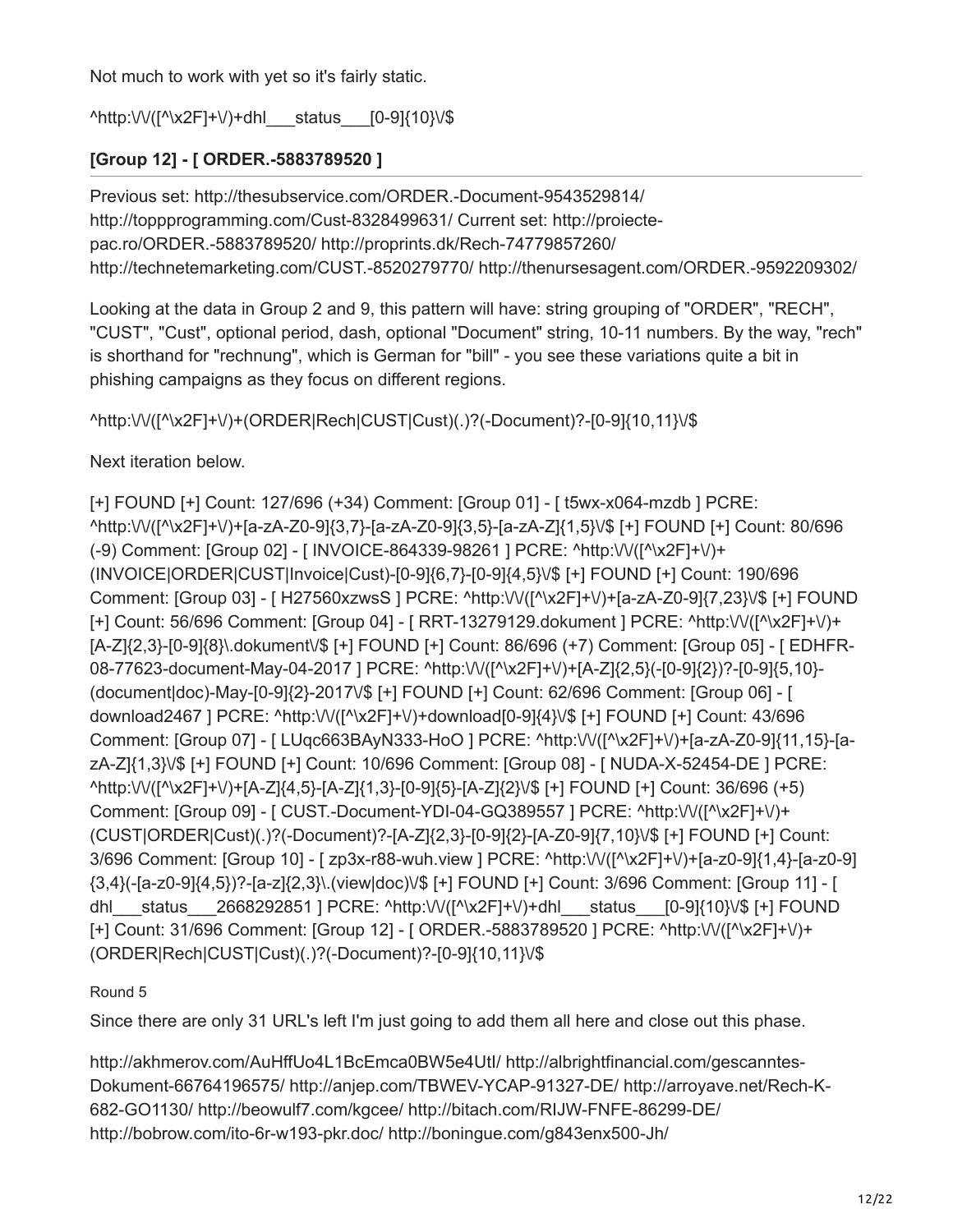http://carriedavenport.com/Scan-58146582290/ http://davidberman.com/gescanntes-Dokument-85218870046/ http://dentaltravelpoland.co.uk/NUN-63376893/b4fe-nn88-s.view/ http://donnjo.com/Rechnung-IOOY-776-LUV2894/ http://frossweddingcollections.co.uk/qdu-7p-wi523 hgnt.doc/ http://froufrouandthomas.co.uk/c644kNg297-uy/ http://gabrielramos.com.br/lxu-3h-ip079 zgmg.doc/ http://genxvisual.com/U494KHq064-VK/ http://gestion-arte.com.ar/CLCJY-EMIE-76216- DE/ http://imnet.ro/gcxbh/ http://johncarta.com/jexaag/ http://kowalenko.ca/D603ImA780-xxJ/ http://kratiroff.com/Scan-62799108494/ http://lapetitenina.com/eyym/ http://magmaprod.com.br/FcmUZ9GGTFaq2SYC5HTuFgc4v7/ http://masmp.com/rby-4c-rp108 sqq.doc/ http://missgypsywhitemoon.com.au/ismpce/ http://music111.com/VAQT-DYBC-27274-DE/ http://myhorses.ca/lb8TApg9aZI6PP5RWRAIdmfU/ http://onlineme.w04.wh-2.com/LD-36666076/ir5rmu75-h.view/ http://phoneworx.co.uk/HLqwOU1uNQ7rWLWkXW6VoMheZf/ http://teed.ru/YG-47124992/bc7za-l30-v.view/ http://thegilbertlawoffice.com/m-9q-d054-gu.doc/

# **[Group 03] - [ H27560xzwsS ]**

http://akhmerov.com/AuHffUo4L1BcEmca0BW5e4UtI/ http://beowulf7.com/kgcee/ http://imnet.ro/gcxbh/ http://johncarta.com/jexaag/ http://lapetitenina.com/eyym/ http://magmaprod.com.br/FcmUZ9GGTFaq2SYC5HTuFgc4v7/ http://myhorses.ca/lb8TApg9aZI6PP5RWRAIdmfU/ http://phoneworx.co.uk/HLqwOU1uNQ7rWLWkXW6VoMheZf/

I'll adjust the ranges on this one but you can see from the above that it looks like two distinct campaigns. I have no doubt now that there will be more in this grouping but since it's almost over 200 URL's I'll review the entire set at the end.

OLD: ^http:\/\/([^\x2F]+\/)+[a-zA-Z0-9]{7,23}\/\$ NEW: ^http:\/\/([^\x2F]+\/)+[a-zA-Z0-9]{4,26}\/\$

# **[Group 07] - [ LUqc663BAyN333-HoO ]**

http://boningue.com/g843enx500-Jh/ http://froufrouandthomas.co.uk/c644kNg297-uy/ http://genxvisual.com/U494KHq064-VK/ http://kowalenko.ca/D603ImA780-xxJ/

Range adjustment.

OLD: ^http:\/\/([^\x2F]+\/)+[a-zA-Z0-9]{11,15}-[a-zA-Z]{1,3}\/\$ NEW: ^http:\/\/([^\x2F]+\/)+[a-zA-Z0-9] {10,15}-[a-zA-Z]{1,3}\/\$

# **[Group 08] - [ NUDA-X-52454-DE ]**

http://anjep.com/TBWEV-YCAP-91327-DE/ http://bitach.com/RIJW-FNFE-86299-DE/ http://gestionarte.com.ar/CLCJY-EMIE-76216-DE/ http://music111.com/VAQT-DYBC-27274-DE/

Range adjustment. Curious these all end with "DE" too, possibly region based given the "Rech" stuff seen previously; will follow-up after.

OLD: ^http:\/\/([^\x2F]+\/)+[A-Z]{4,5}-[A-Z]{1,3}-[0-9]{5}-[A-Z]{2}\/\$ NEW: ^http:\/\/([^\x2F]+\/)+[A-Z] {4,5}-[A-Z]{1,4}-[0-9]{5}-[A-Z]{2}\/\$

# **[Group 09] - [ CUST.-Document-YDI-04-GQ389557 ]**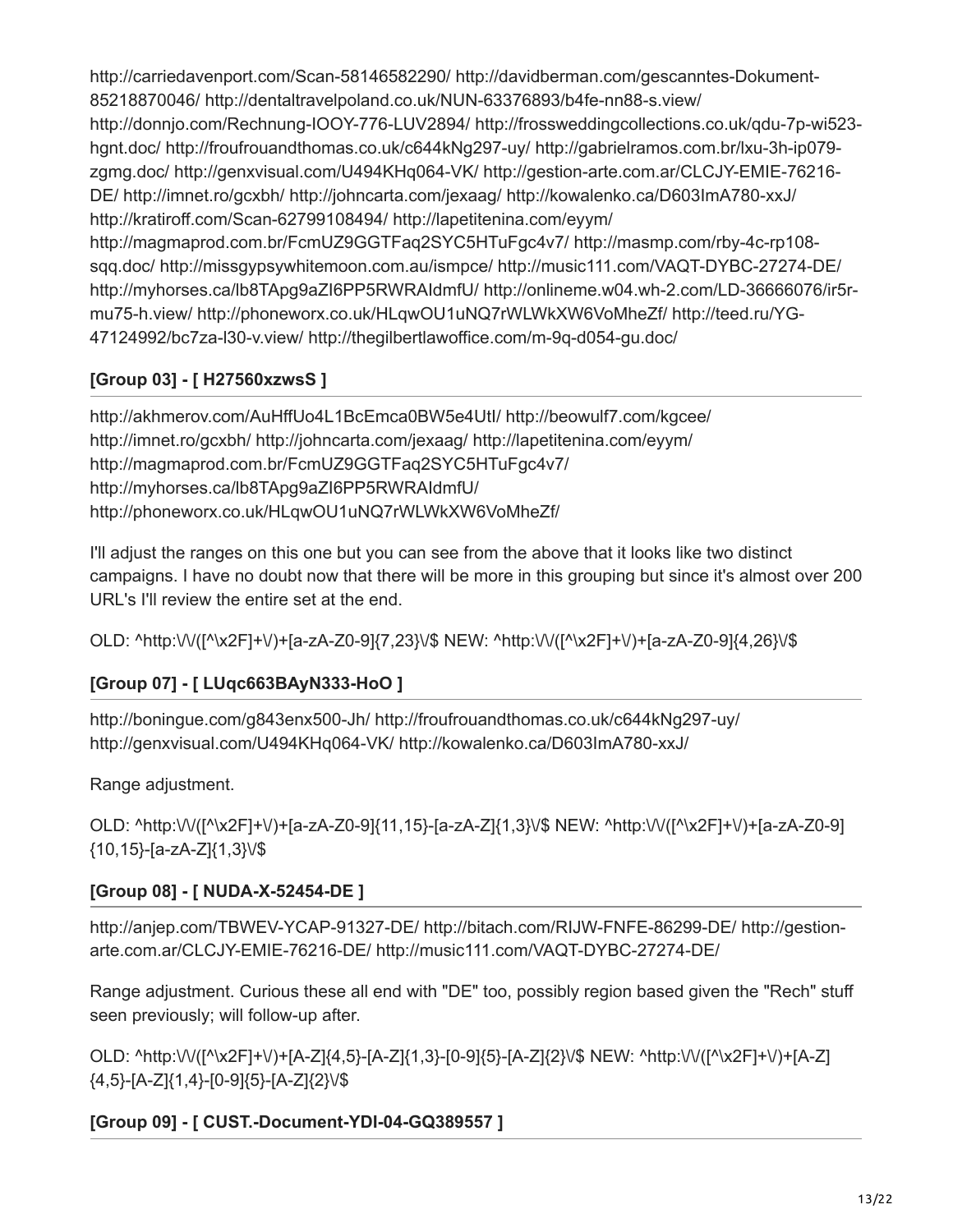http://arroyave.net/Rech-K-682-GO1130/ http://donnjo.com/Rechnung-IOOY-776-LUV2894/

Added "Rech" and "Rechnung" to initial string grouping along with expanding some ranges.

OLD: ^http:\/\/([^\x2F]+\/)+(CUST|ORDER|Cust)(.)?(-Document)?-[A-Z]{2,3}-[0-9]{2}-[A-Z0-9]{7,10}\/\$ NEW: ^http:\/\/([^\x2F]+\/)+(CUST|ORDER|Cust|Rech|Rechnung)(.)?(-Document)?-[A-Z]{1,4}-[0-9] {2,3}-[A-Z0-9]{6,10}\/\$

# **[Group 10] - [ zp3x-r88-wuh.view ]**

http://bobrow.com/ito-6r-w193-pkr.doc/ http://dentaltravelpoland.co.uk/NUN-63376893/b4fe-nn88 s.view/ http://frossweddingcollections.co.uk/qdu-7p-wi523-hgnt.doc/ http://gabrielramos.com.br/lxu-3h-ip079-zgmg.doc/ http://masmp.com/rby-4c-rp108-sqq.doc/ http://onlineme.w04.wh-2.com/LD-36666076/ir5r-mu75-h.view/ http://teed.ru/YG-47124992/bc7za-l30-v.view/ http://thegilbertlawoffice.com/m-9q-d054-gu.doc/

Range adjustment.

OLD: ^http:\/\/([^\x2F]+\/)+[a-z0-9]{1,4}-[a-z0-9]{3,4}(-[a-z0-9]{4,5})?-[a-z]{2,3}\.(view|doc)\/\$ NEW: ^http:\/\/([^\x2F]+\/)+[a-z0-9]{1,5}-[a-z0-9]{2,4}(-[a-z0-9]{4,5})?-[a-z]{1,4}\.(view|doc)\/\$

# **[Group 12] - [ ORDER.-5883789520 ]**

http://albrightfinancial.com/gescanntes-Dokument-66764196575/ http://carriedavenport.com/Scan-58146582290/ http://davidberman.com/gescanntes-Dokument-85218870046/ http://kratiroff.com/Scan-62799108494/

Added "gescanntes" to initial string grouping (this is Dutch for "Scanned") and "Scan". Added "Dokument" to second optional grouping.

OLD: ^http:\/\/([^\x2F]+\/)+(ORDER|Rech|CUST|Cust)(.)?(-Document)?-[0-9]{10,11}\/\$ NEW: ^http:\/\/([^\x2F]+\/)+(ORDER|Rech|CUST|Cust|gescanntes|Scan)(.)?(-Document|-Dokument)?-[0-9] {10,11}\/\$

Alright, now I've cleared all of the remaining matches.

```
[+] FOUND [+] Count: 127/696 Comment: [Group 01] - [ t5wx-x064-mzdb ] PCRE:
^http:\/\/([^\x2F]+\/)+[a-zA-Z0-9]{3,7}-[a-zA-Z0-9]{3,5}-[a-zA-Z]{1,5}\/$ [+] FOUND [+] Count: 80/696
Comment: [Group 02] - [ INVOICE-864339-98261 ] PCRE: ^http:\/\/([^\x2F]+\/)+
(INVOICE|ORDER|CUST|Invoice|Cust)-[0-9]{6,7}-[0-9]{4,5}\/$ [+] FOUND [+] Count: 199/696 (+9)
Comment: [Group 03] - [ H27560xzwsS ] PCRE: ^http:\/\/([^\x2F]+\/)+[a-zA-Z0-9]{4,26}\/$ [+] FOUND
[+] Count: 56/696 Comment: [Group 04] - [ RRT-13279129.dokument ] PCRE: ^http:\/\/([^\x2F]+\/)+
[A-Z]{2,3}-[0-9]{8}\.dokument\/$ [+] FOUND [+] Count: 86/696 Comment: [Group 05] - [ EDHFR-08-
77623-document-May-04-2017 ] PCRE: ^http:\/\/([^\x2F]+\/)+[A-Z]{2,5}(-[0-9]{2})?-[0-9]{5,10}-
(document|doc)-May-[0-9]{2}-2017\/$ [+] FOUND [+] Count: 62/696 Comment: [Group 06] - [
download2467 ] PCRE: ^http:\/\/([^\x2F]+\/)+download[0-9]{4}\/$ [+] FOUND [+] Count: 47/696 (+4)
Comment: [Group 07] - [ LUqc663BAyN333-HoO ] PCRE: ^http:\/\/([^\x2F]+\/)+[a-zA-Z0-9]{10,15}-[a-
zA-Z]{1,3}\/$ [+] FOUND [+] Count: 14/696 (+4) Comment: [Group 08] - [ NUDA-X-52454-DE ]
PCRE: ^http:\/\/([^\x2F]+\/)+[A-Z]{4,5}-[A-Z]{1,4}-[0-9]{5}-[A-Z]{2}\/$ [+] FOUND [+] Count: 38/696 (+2)
```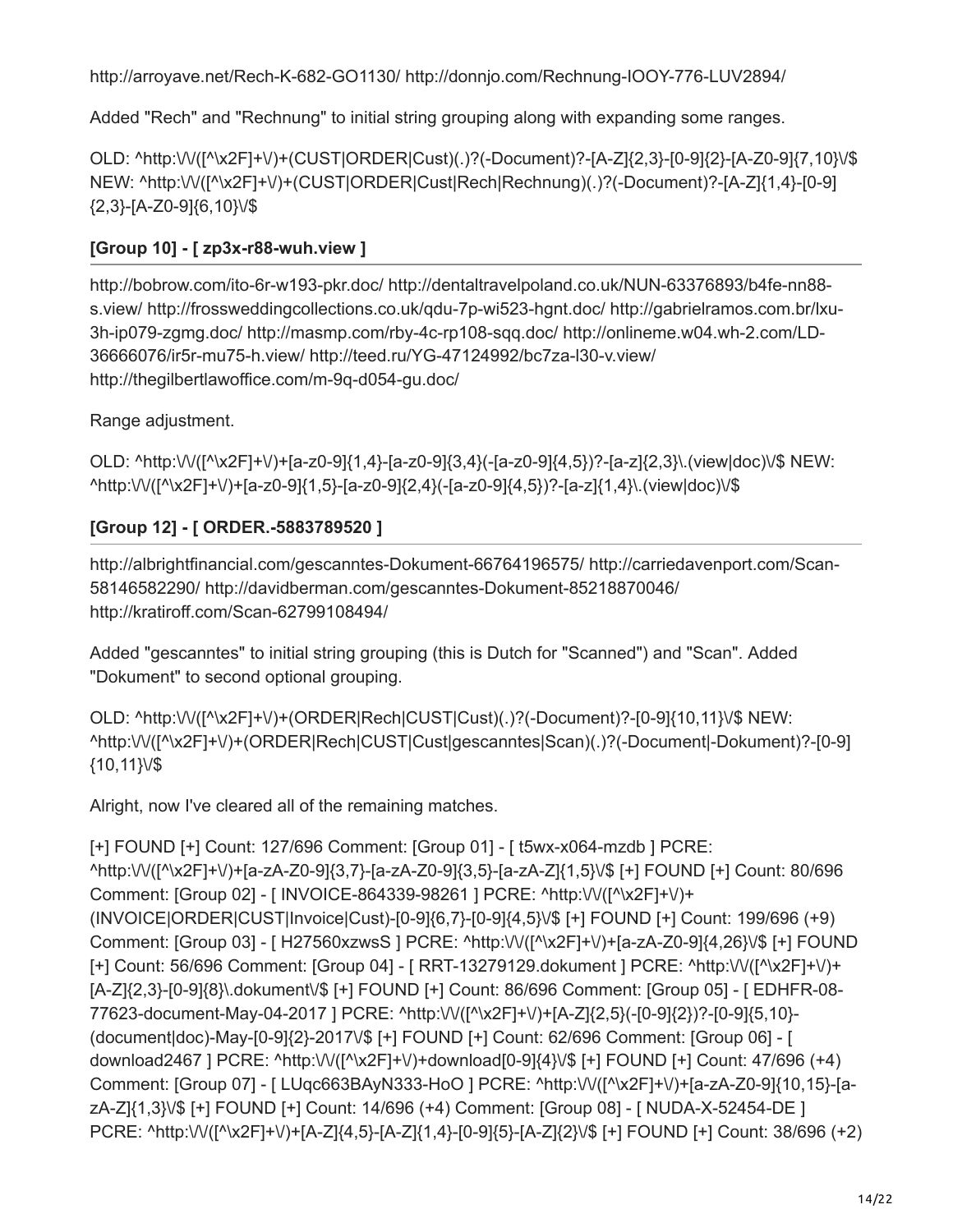Comment: [Group 09] - [ CUST.-Document-YDI-04-GQ389557 ] PCRE: ^http:\/\/([^\x2F]+\/)+ (CUST|ORDER|Cust|Rech|Rechnung)(.)?(-Document)?-[A-Z]{1,4}-[0-9]{2,3}-[A-Z0-9]{6,10}\/\$ [+] FOUND [+] Count: 11/696 (+1) Comment: [Group 10] - [ zp3x-r88-wuh.view ] PCRE: ^http:\/\/([^\x2F]+\/)+[a-z0-9]{1,5}-[a-z0-9]{2,4}(-[a-z0-9]{4,5})?-[a-z]{1,4}\.(view|doc)\/\$ [+] FOUND [+] Count: 3/696 Comment: [Group 11] - [ dhl\_\_\_status\_\_\_2668292851 ] PCRE: ^http:\/\/([^\x2F]+\/)+dhl\_\_\_status\_\_\_[0-9]{10}\/\$ [+] FOUND [+] Count: 35/696 (+4) Comment: [Group 12] - [ ORDER.-5883789520 ] PCRE: ^http:\/\/([^\x2F]+\/)+ (ORDER|Rech|CUST|Cust|gescanntes|Scan)(.)?(-Document|-Dokument)?-[0-9]{10,11}\/\$

#### Round 6

The next step is to validate the matches with the "-s" flag in pcre check. This will show all of the respective matches under each PCRE. For this phase, I just eyeball it to make sure there is no overlap and what's expected in each group is present.

All of the PCRE's look solid except Group 3, which I already mentioned would need more TLC, as it overlaps with other PCRE's.

For Group 3, I'm going to visually break these down. I'll put 5 examples under each sub-grouping to show how I separated them. Some are very good for matching while others will just have to be left behind. TAKE NOTE BAD GUYS, BEING GENRIC IS GOOD, UNIQUE SNOWFLAKES ARE THE FIRST AGAINST THE WALL.

### **[Group 03] - [ dhl/paket/com/pkp/appmanager/8376315127 ]**

http://8kindsoffun.com/dhl/paket/com/pkp/appmanager/8376315127/ http://balletopia.org/dhl/paket/com/pkp/appmanager/7293445574/ http://cnwconsultancy.com/dhl/paket/com/pkp/appmanager/0622636111/ http://cookieco.com/dhl/paket/com/pkp/appmanager/8333287922/ http://cspdx.com/dhl/paket/com/pkp/appmanager/6213914600/

I think thins one would have stood out earlier had it not been clobbered by the previous PCRE. The path is very unique and ends with 10 digits. This PCRE will replace the old one for Group 3 and the other new ones will start at Group 13.

^http:\/\/([^\x2F]+\/)+dhl\/paket\/com\/pkp\/appmanager\/[0-9]{10}\/\$

# **[Group 13] - [ 6572646300 ]**

http://alfareklama.cz/6572646300/ http://algicom.net/6673413599/ http://bourdin.name/0014489972/ http://carbitech.net/dhl/2354409458/ http://dsltech.co.uk/0217183208/ ... http://oscartvazquez.com/DHL24/15382203695/

I'm going to create a PCRE for this one but I don't expect it to live past the FP check. There is one that stands off from the rest here with 11 numbers instead of 10 - it may be that I just don't have enough samples to account for that campaign. Finally, I'll need to exclude the previous set of matches which also end with 10 digits. To do this, I'll use a negative lookbehind to ensure once we match 10 digits, "appmanager" was not in the URL path.

^http:\/\/([^\x2F]+\/)+(?<!appmanager\/)[0-9]{10,11}\/\$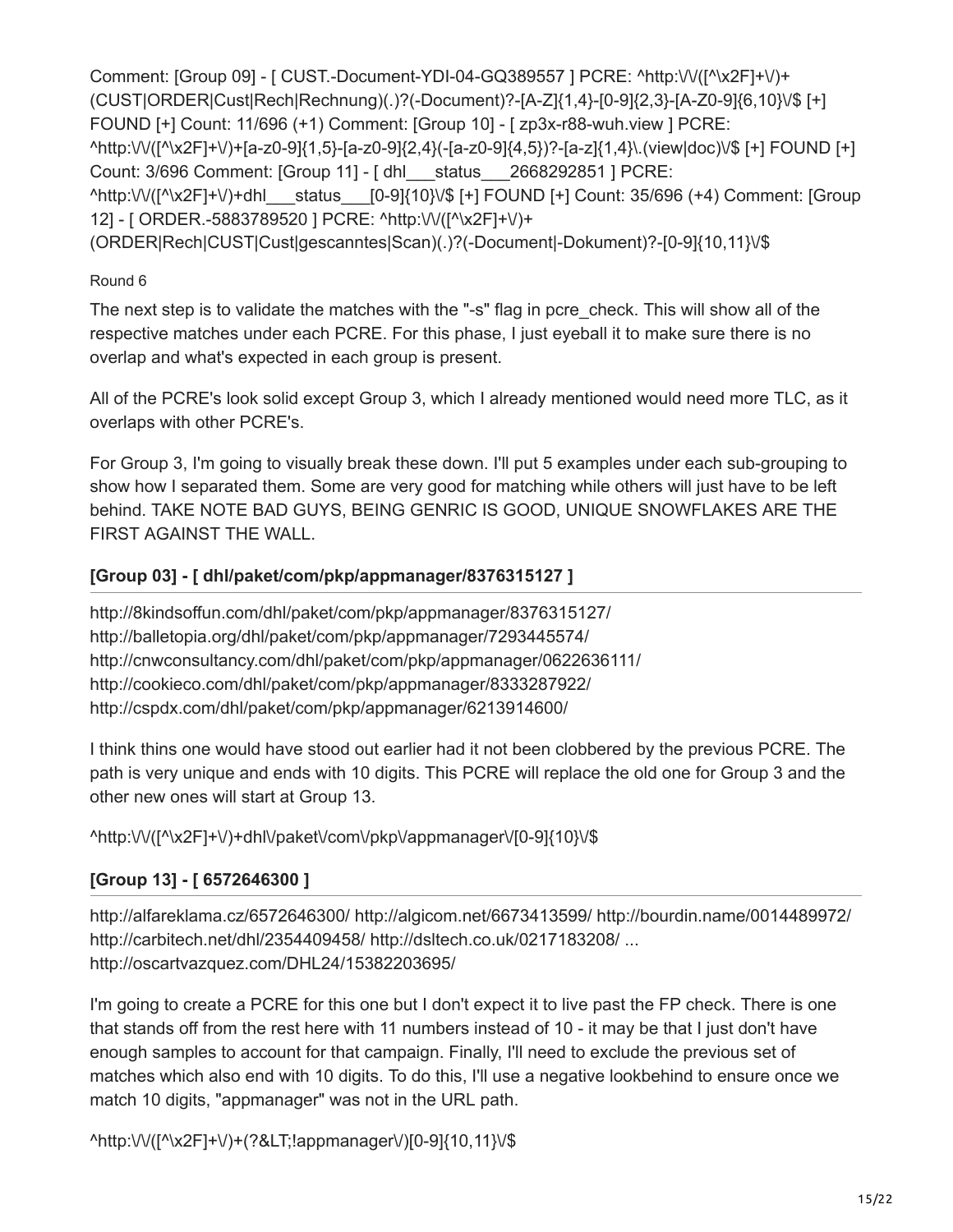# **[ alpha(lower) ]**

http://aifesdespets.fr/kkrxtsmodw/ http://beowulf7.com/kgcee/ http://bunngalow.com/injeutznnb/ http://carbofilms.com/cms/wp-content/upgrade/jcnfkvken/ http://dolphinrunvb.com/yozypdznpb/

I don't see any good patterns in this set or the next one.

### **[ alpha(lower)numeric ]**

http://benard.ca/z49641l/ http://jaqua.us/hid4kiwcvd84fljkpqpl/ http://krakhud.pl/rguen0ebxndrci41frworbr/ http://micromatrices.com/qwh7zxijifxsnxg20mlwa/ http://patu.ch/bgrvm2wqpjw74hz/

# **[Group 14] [ SCANNED/RZ7498WEXEZB ]**

http://icaredentalstudio.com/APE88743TZ/ http://lbcd.se/MFV09235UA/ http://lucasliftruck.com/SCANNED/RZ7498WEXEZB/ http://meanconsulting.com/K44975X/ http://sentios.lt/W95941C/ http://triadesolucoes.com.br/SCANNED/RBA6517MHPKCZDEX/ http://xyphoid.com/SCANNED/MM3431UCNPCEZRO/ http://zahahadidmiami.com/K38258Q/

This group was characterized by alpha(upper)numeric, which normally wouldn't be worth pattern matching, but I can see two patterns in the above that may be worth entertaining. For Group 14, I'll match on the URL's with "SCANNED" string in the path and the unique placement of the digits within the string: 2-3 alpha(upper), 4 digits, 6-9 alpha(upper).

^http:\/\/([^\x2F]+\/)+SCANNED\/[A-Z]{2,3}[0-9]{4}[A-Z]{6,9}\/\$

# **[Group 15] [ K44975X ]**

http://meanconsulting.com/K44975X/ http://sentios.lt/W95941C/ http://zahahadidmiami.com/K38258Q/

For Group 15, I'll match on 1 alpha(upper), 5 digits, 1 alpha(upper). The non-matched ones in the previous Group 14 may be an expanded part of this campaign but it's such a weak PCRE and prone to FP that I'm not going to bother with it. It's highly likely to not make the final cut either way.

### ^http:\/\/([^\x2F]+\/)+[A-Z]{1}[0-9]{5}[A-Z]{1}\/\$

### **[ alphanumeric long 18-26 ]**

http://akhmerov.com/AuHffUo4L1BcEmca0BW5e4UtI/ http://arosa.nl/crm/xs2ckmwotgcml95cxdhbo/ http://crosslink.ca/nWlKL3PdKyi1goahyZfbNr/ http://ideaswebstudio.com/v3mzbzaink00sndmyz/ http://infojass.com/gvtsl7ddrnjkupn50pp/

Nothing jumps out at me that would make for a good PCRE. It has a similar structure of alpha, digit, alpha but the ranges are very broad which makes it highly prone to FP again.

### **[ alphanumeric short 7-14 ]**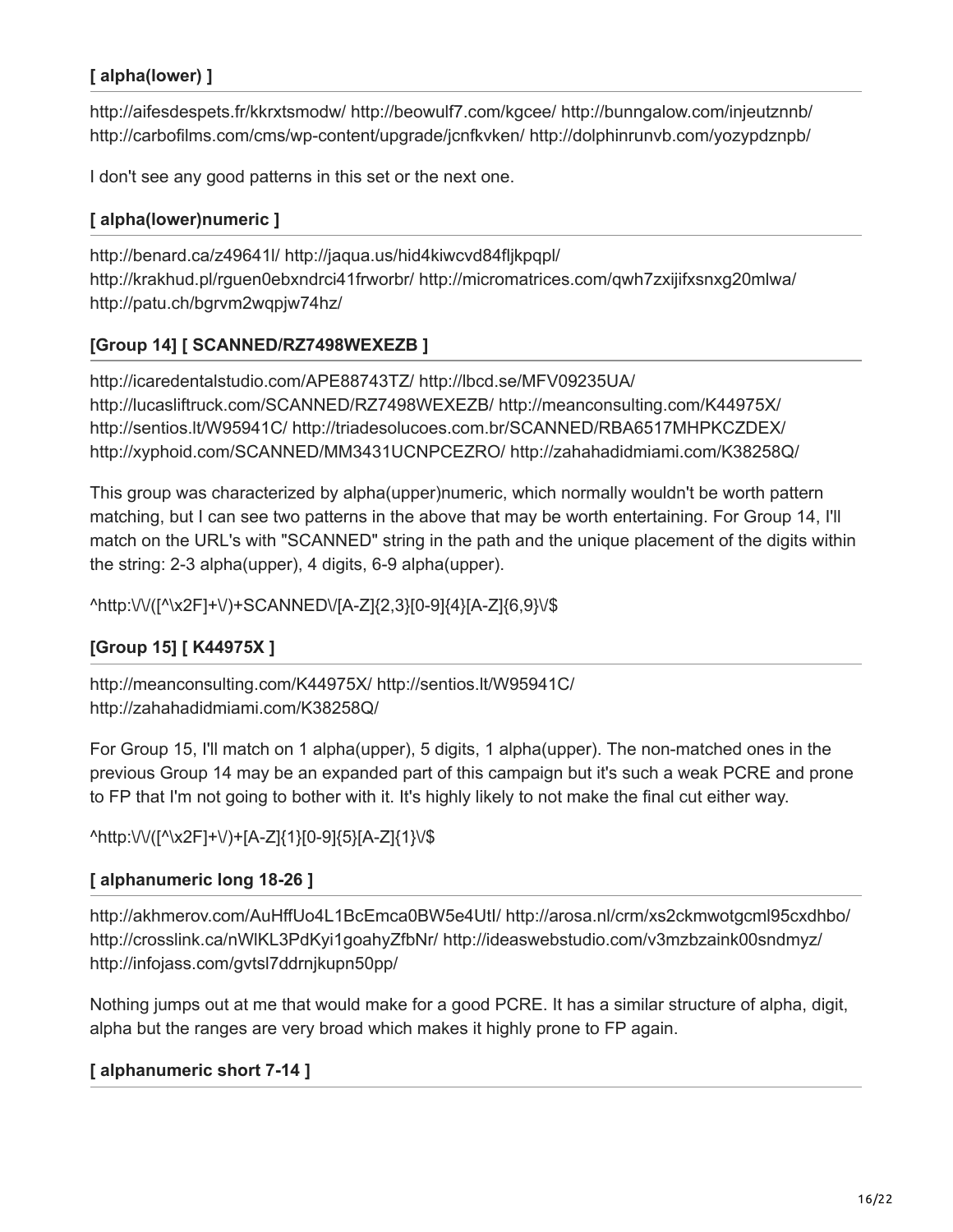http://akirmak.com/QhS33472le/ http://austinaaron.com/eCjH94174LaN/ http://campanus.cz/N6571iwA/ http://carolsgardeninn.com/vX94098JvVJ/ http://cdoprojectgraduation.com/eaSz15612O/ ... http://www.alfredomartinez.com.mx/Afz3999lDtz/ http://www.kreodesign.pl/test/O77405ccSC/ http://www.prodzakaz.com.ua/H27560xzwsS/ http://www.voloskof.net/Sn83160EngQs/ http://zonasacra.com/zH83293YizhQ/

This next one follows the same pattern I identified for Group 15: 1-5 alphanumeric, 4-5 digits, 1-5 alphanumeric. I'll just update Group 15 and see how it fairs in the FP check, but for what it's worth, it does match every single entry in this category which had 30+.

OLD: ^http:\/\/([^\x2F]+\/)+[A-Z]{1}[0-9]{5}[A-Z]{1}\/\$ NEW: ^http:\/\/([^\x2F]+\/)+[A-Za-z]{1,4}[0-9]{4,5}  $[a-zA-Z]\{1,5\}$ V\$

### Refinement

Now that everything is clustered together, I'll do one final visual inspection to see if any other patterns jump out that allow us to tighten the rules up and avoid FP's.

### **[Group 01] - [ t5wx-x064-mzdb ]**

http://12back.com/dw3wz-ue164-qqv/ http://4glory.net/p7lrq-s191-iv/ http://aconai.fr/v4OZ-PR72-gtS/ http://adamkranitz.com/gqj5ijg-y250-ex/ http://allisonhibbard.com/x4b-th601-m/

In Group 1, we can actually refine this a bit once you see the underlying pattern. Almost every part of this one changed so I'll just go back over it: 1-3 alpha, 1 digit, 1-3 alpha, dash, 1-2 alpha, 2-3 digit, dash, 1-5 alpha.

OLD: ^http:\/\/([^\x2F]+\/)+[a-zA-Z0-9]{3,7}-[a-zA-Z0-9]{3,5}-[a-zA-Z]{1,5}\/\$ NEW: ^http:\/\/([^\x2F]+\/)+[a-zA-Z]{1,3}[0-9]{1}[a-zA-Z]{1,3}-[a-zA-Z]{1,2}[0-9]{2,3}-[a-zA-Z]{1,5}\/\$

# **[Group 07] - [ LUqc663BAyN333-HoO ]**

http://agenity.com/EAVx829uahI723-tv/ http://argoinf.com/YFSR334KgXCe907-z/ http://artmedieval.net/RK415njzzR555-p/ http://autoradio.com.br/fRq804tvz270-tWa/ http://beliefsystems.com/obn247eaC420-Z/

In Group 7, the first part of the pattern can be refined: 1-4 alphanumeric, 3 digits, 1-5 alphanumeric, 3 digits.

OLD: ^http:\/\/([^\x2F]+\/)+[a-zA-Z0-9]{10,15}-[a-zA-Z]{1,3}\/\$ NEW: ^http:\/\/([^\x2F]+\/)+[a-zA-Z0-9] {1,4}[0-9]{3}[a-zA-Z]{1,5}[0-9]{3}-[a-zA-Z]{1,3}\/\$

### **[Group 08] - [ NUDA-X-52454-DE ]**

http://altius.co.in/EJZB-T-66361-DE/ http://anjep.com/TBWEV-YCAP-91327-DE/ http://aquarthe.com/AIUO-P-70826-DE/ http://bitach.com/RIJW-FNFE-86299-DE/ http://cliftonsecurities.co.uk/YJTX-NMO-51102-DE/

In Group 8 they all end with "DE" so I'll convert that part to a static string.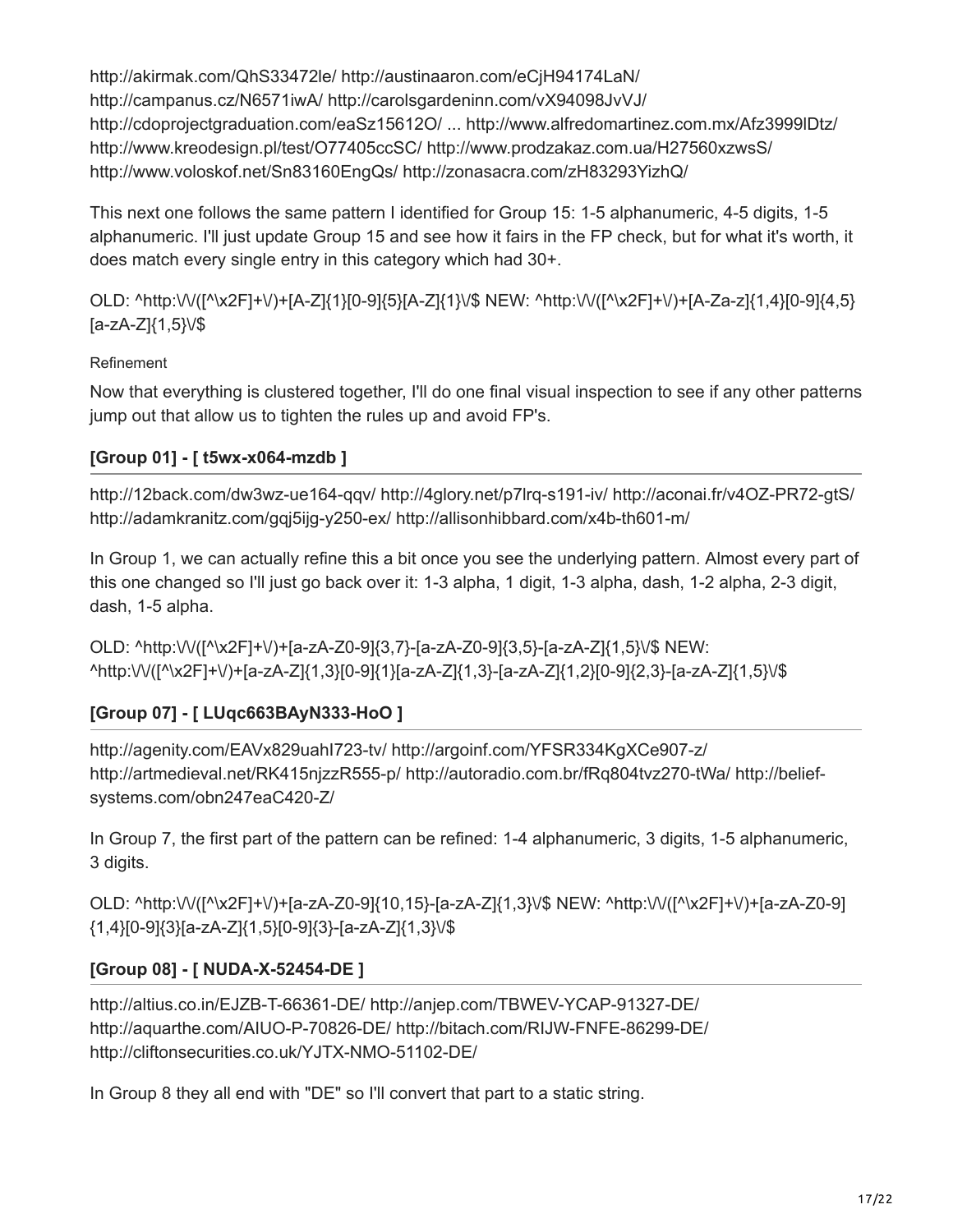OLD: ^http:\/\/([^\x2F]+\/)+[A-Z]{4,5}-[A-Z]{1,4}-[0-9]{5}-[A-Z]{2}\/\$ NEW: ^http:\/\/([^\x2F]+\/)+[A-Z] {4,5}-[A-Z]{1,4}-[0-9]{5}-DE\/\$

### **[Group 09] - [ CUST.-Document-YDI-04-GQ389557 ]**

http://archabits.com/ORDER.-AXN-60-X400251/ http://arrosio.com.ar/ORDER.-Document-SF-41- F318806/ http://arroyave.net/Rech-K-682-GO1130/ http://avenueevents.co.uk/Cust-PBP-03- D683320/ http://babyo.com.mx/Cust-Document-KEQ-04-FF065857/

In Group 9, every entry entry ends with 1-3 alpha(upper) followed by 4-6 digits.

OLD: ^http:\/\/([^\x2F]+\/)+(CUST|ORDER|Cust|Rech|Rechnung)(.)?(-Document)?-[A-Z]{1,4}-[0-9] {2,3}-[A-Z0-9]{6,10}\/\$ NEW: ^http:\/\/([^\x2F]+\/)+(CUST|ORDER|Cust|Rech|Rechnung)(.)?(- Document)?-[A-Z]{1,4}-[0-9]{2,3}-[A-Z]{1,3}[0-9]{4,6}\/\$

The final run for the PCRE's before FP testing.

[+] FOUND [+] Count: 127/696 Comment: [Group 01] - [ t5wx-x064-mzdb ] PCRE: ^http:\/\/([^\x2F]+\/)+[a-zA-Z]{1,3}[0-9]{1}[a-zA-Z]{1,3}-[a-zA-Z]{1,2}[0-9]{2,3}-[a-zA-Z]{1,5}\/\$ [+] FOUND [+] Count: 80/696 Comment: [Group 02] - [ INVOICE-864339-98261 ] PCRE: ^http:\/\/([^\x2F]+\/)+(INVOICE|ORDER|CUST|Invoice|Cust)-[0-9]{6,7}-[0-9]{4,5}\/\$ [+] FOUND [+] Count: 29/696 (changed to new pattern) Comment: [Group 03] - [ dhl/paket/com/pkp/appmanager/8376315127 ] PCRE:

^http:\/\/([^\x2F]+\/)+dhl\/paket\/com\/pkp\/appmanager\/[0-9]{10}\/\$ [+] FOUND [+] Count: 56/696 Comment: [Group 04] - [ RRT-13279129.dokument ] PCRE: ^http:\/\/([^\x2F]+\/)+[A-Z]{2,3}-[0-9] {8}\.dokument\/\$ [+] FOUND [+] Count: 86/696 Comment: [Group 05] - [ EDHFR-08-77623 document-May-04-2017 ] PCRE: ^http:\/\/([^\x2F]+\/)+[A-Z]{2,5}(-[0-9]{2})?-[0-9]{5,10}- (document|doc)-May-[0-9]{2}-2017\/\$ [+] FOUND [+] Count: 62/696 Comment: [Group 06] - [ download2467 ] PCRE: ^http:\/\/([^\x2F]+\/)+download[0-9]{4}\/\$ [+] FOUND [+] Count: 47/696 Comment: [Group 07] - [ LUqc663BAyN333-HoO ] PCRE: ^http:\/\/([^\x2F]+\/)+[a-zA-Z0-9]{1,4}[0-9] {3}[a-zA-Z]{1,5}[0-9]{3}-[a-zA-Z]{1,3}\/\$ [+] FOUND [+] Count: 14/696 Comment: [Group 08] - [ NUDA-X-52454-DE ] PCRE: ^http:\/\/([^\x2F]+\/)+[A-Z]{4,5}-[A-Z]{1,4}-[0-9]{5}-DE\/\$ [+] FOUND [+] Count: 38/696 Comment: [Group 09] - [ CUST.-Document-YDI-04-GQ389557 ] PCRE: ^http:\/\/([^\x2F]+\/)+(CUST|ORDER|Cust|Rech|Rechnung)(.)?(-Document)?-[A-Z]{1,4}-[0-9]{2,3}-[A-Z]{1,3}[0-9]{4,6}\/\$ [+] FOUND [+] Count: 11/696 Comment: [Group 10] - [ zp3x-r88-wuh.view ] PCRE: ^http:\/\/([^\x2F]+\/)+[a-z0-9]{1,5}-[a-z0-9]{2,4}(-[a-z0-9]{4,5})?-[a-z]{1,4}\.(view|doc)\/\$ [+] FOUND [+] Count: 3/696 Comment: [Group 11] - [ dhl\_\_\_status\_\_\_2668292851 ] PCRE: ^http:\/\/([^\x2F]+\/)+dhl\_\_\_status\_\_\_[0-9]{10}\/\$ [+] FOUND [+] Count: 35/696 Comment: [Group 12] - [ ORDER.-5883789520 ] PCRE: ^http:\/\/([^\x2F]+\/)+(ORDER|Rech|CUST|Cust|gescanntes|Scan) (.)?(-Document|-Dokument)?-[0-9]{10,11}\/\$ [+] FOUND [+] Count: 15/696 Comment: [Group 13] - [ 6572646300 ] PCRE: ^http:\/\/([^\x2F]+\/)+(?<!appmanager\/)[0-9]{10,11}\/\$ [+] FOUND [+] Count: 3/696 Comment: [Group 14] [ SCANNED/RZ7498WEXEZB ] PCRE: ^http:\/\/([^\x2F]+\/)+SCANNED\/[A-Z]{2,3}[0-9]{4}[A-Z]{6,9}\/\$ [+] FOUND [+] Count: 60/696 Comment: [Group 15] [ K44975X ] PCRE: ^http:\/\/([^\x2F]+\/)+[A-Za-z]{1,4}[0-9]{4,5}[a-zA-Z]{1,5}\/\$

That leaves only 30 URL's that I was unable to reliably match - not too shabby! You can find the output of the pcre check script showing the matches and non-matches [HERE](https://github.com/karttoon/pcre_check/blob/master/emotet_v6_matches).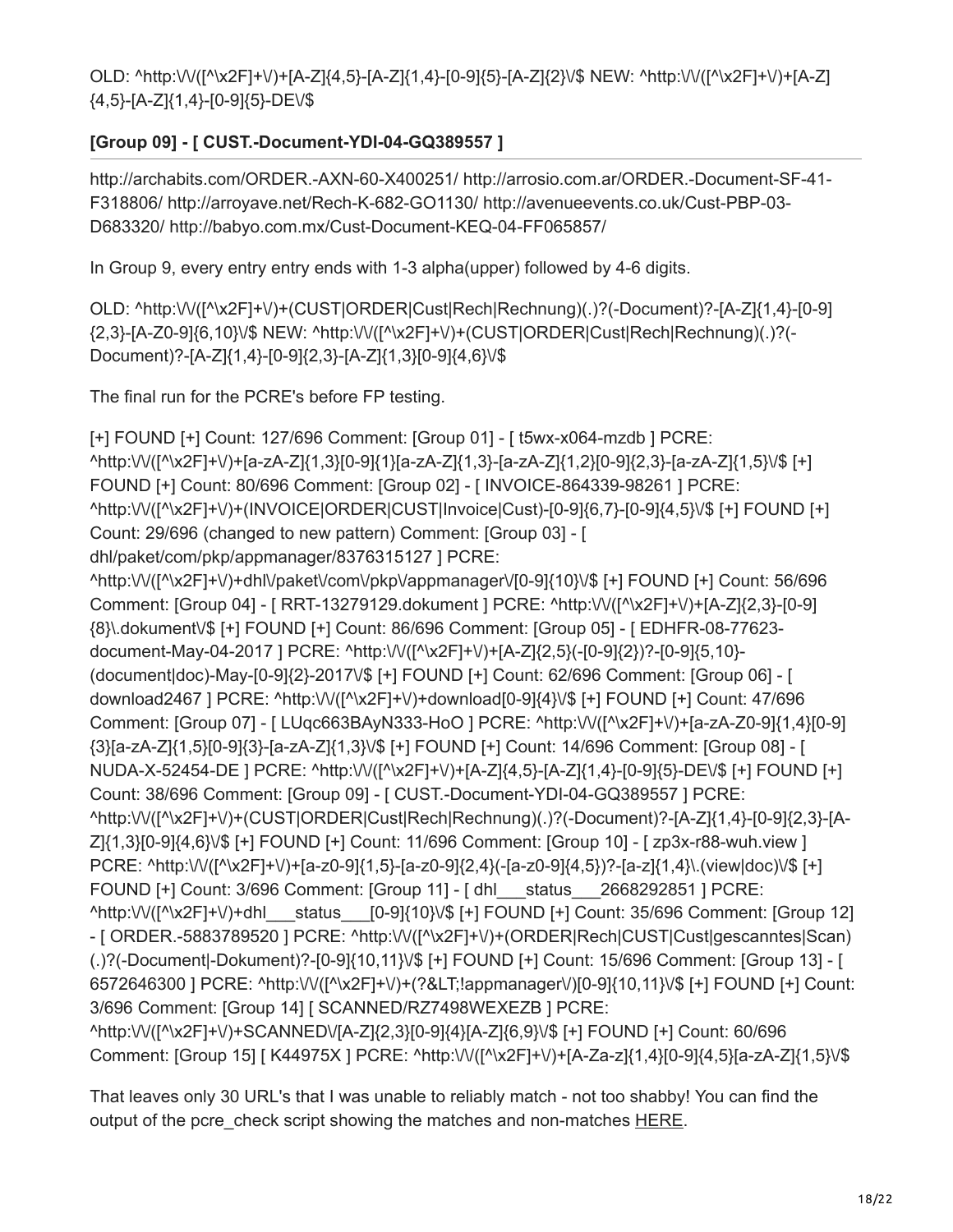The current PCRE list is below.

^http:\/\/([^\x2F]+\/)+[a-zA-Z]{1,3}[0-9]{1}[a-zA-Z]{1,3}-[a-zA-Z]{1,2}[0-9]{2,3}-[a-zA-Z]{1,5}\/\$ [Group 01] - [ t5wx-x064-mzdb ] ^http:\/\/([^\x2F]+\/)+(INVOICE|ORDER|CUST|Invoice|Cust)-[0-9]{6,7}-[0-9] {4,5}\/\$ [Group 02] - [ INVOICE-864339-98261 ]

^http:\/\/([^\x2F]+\/)+dhl\/paket\/com\/pkp\/appmanager\/[0-9]{10}\/\$ [Group 03] - [ dhl/paket/com/pkp/appmanager/8376315127 ] ^http:\/\/([^\x2F]+\/)+[A-Z]{2,3}-[0-9]{8}\.dokument\/\$ [Group 04] - [ RRT-13279129.dokument ] ^http:\/\/([^\x2F]+\/)+[A-Z]{2,5}(-[0-9]{2})?-[0-9]{5,10}- (document|doc)-May-[0-9]{2}-2017\/\$ [Group 05] - [ EDHFR-08-77623-document-May-04-2017 ] ^http:\/\/([^\x2F]+\/)+download[0-9]{4}\/\$ [Group 06] - [ download2467 ] ^http:\/\/([^\x2F]+\/)+[a-zA-Z0- 9]{1,4}[0-9]{3}[a-zA-Z]{1,5}[0-9]{3}-[a-zA-Z]{1,3}\/\$ [Group 07] - [ LUqc663BAyN333-HoO ] ^http:\/\/([^\x2F]+\/)+[A-Z]{4,5}-[A-Z]{1,4}-[0-9]{5}-DE\/\$ [Group 08] - [ NUDA-X-52454-DE ] ^http:\/\/([^\x2F]+\/)+(CUST|ORDER|Cust|Rech|Rechnung)(.)?(-Document)?-[A-Z]{1,4}-[0-9]{2,3}-[A-Z]{1,3}[0-9]{4,6}\/\$ [Group 09] - [ CUST.-Document-YDI-04-GQ389557 ] ^http:\/\/([^\x2F]+\/)+[a-z0-9] {1,5}-[a-z0-9]{2,4}(-[a-z0-9]{4,5})?-[a-z]{1,4}\.(view|doc)\/\$ [Group 10] - [ zp3x-r88-wuh.view ] ^http:\/\/([^\x2F]+\/)+dhl status [0-9]{10}\/\$ [Group 11] - [ dhl status 2668292851 ] ^http:\/\/([^\x2F]+\/)+(ORDER|Rech|CUST|Cust|gescanntes|Scan)(.)?(-Document|-Dokument)?-[0-9] {10,11}\/\$ [Group 12] - [ ORDER.-5883789520 ] ^http:\/\/([^\x2F]+\/)+(?<!appmanager\/)[0-9] {10,11}\/\$ [Group 13] - [ 6572646300 ] ^http:\/\/([^\x2F]+\/)+SCANNED\/[A-Z]{2,3}[0-9]{4}[A-Z]{6,9}\/\$ [Group 14] [ SCANNED/RZ7498WEXEZB ] ^http:\/\/([^\x2F]+\/)+[A-Za-z]{1,4}[0-9]{4,5}[a-zA-Z]{1,5}\/\$ [Group 15] [ K44975X ]

### Rule Vetting

The last step is to check the PCRE's against a corpus of random URL's and see if they appear strict enough in their matching to be used in a production environment. This is critical if you plan to use them for blocking instead of just identification. I can't stress enough how important this phase is; while it's nice to be alerted on access to one of these URL's, it's solid gold if you can prevent attacks and C2 from happening in the first place. Of course, with any blocking action, the caveat is that one wrong block could spell disaster so these need to be as close to perfect as possible.

Ideally, you want to test against a large amount of URL's from your own environment that most closely resemble what traffic your users generate. Unfortunately that's not always possible, or you don't have users, so you need to either build your own corpus or find someone who can test the PCRE's for you.

There isn't much online in the way of random URL lists or logs but I've put together a few possible methods one could try to compile a fairly random set of URL's, and then I'll detail my preferred method.

- Setup a TOR exit node for TCP/80 and just scrape URL's as they traverse.
- Hit up a site like [Lenny Zeltser's blocklist](https://zeltser.com/malicious-ip-blocklists/) page to get a list of other frequently updated blocklists. These are mainly malicious though so not quite random.
- Search Pastebin for "http" and pull pull out URL's. They have a [Pastebin Scraping API](https://pastebin.com/api_scraping_faq) (\$24/yr) to pull down the most recent posts. Sometimes you'll find huge lists with little effort.
- Use some [open data sets](http://opensource.indeedeng.io/imhotep/docs/sample-data/). Definitely not too random and much more limited in scope.
- Use [Twitter Streaming API](https://dev.twitter.com/streaming/overview) and filter Tweets for "http".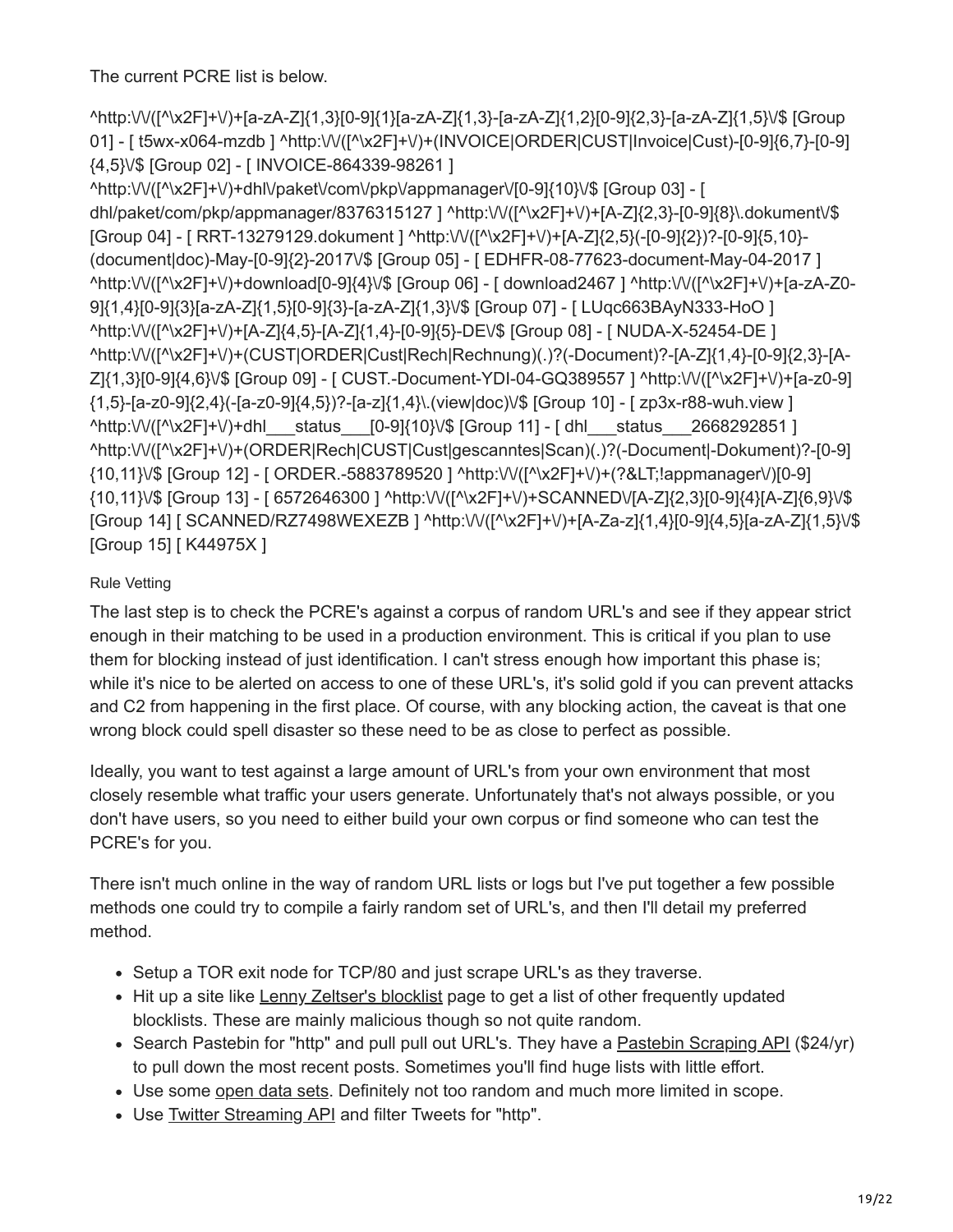The Twitter option works nicely and can generate hundreds of thousands of unique URL's per day. Given enough time, you'll have a solid base to test your PCRE's against.

To do this, you need to [register an app with Twitter](https://apps.twitter.com/) and get your API keys. Once you have those, I've included a Python script, twitter scraper that you can input them into and run in a continous loop with a one-liner like the below.

while true; do sleep 5; python twitter scraper.py  $\gg$  twitter urls; done

I've also included [2 million URL's on GitHub](https://github.com/karttoon/pcre_check/blob/master/twitter_urls.7z), which is just under the 25MB file limit compressed. These are ones that I've scraped in the past few days and should help you get started.

Typically I'll check this every so often and filter out things like URL shortening services or other sites that, for one reason or another, have bubbled up to the top of my domain list. This keeps it filled with fairly unique sites and helps improve entropy.

Below is a GIF of the sites streaming by in real time, showing some of the variety.



Once we have our list, we can run pcre check against the URL's and see how our PCRE's fare.

\$ python pcre\_check.py -u twitter\_urls -p emotet\_pcres -s [+] FOUND [+] Count: 1290/2000000 Comment: [Group 13] - [ 6572646300 ] PCRE: ^http:\/\/([^\x2F]+\/)+(?<!appmanager\/)[0-9] {10,11}\/\$ [-] MATCH [-] http://db.netkeiba.com/horse/1985105175/ ...

http://www.northernminer.com/news/lukas-lundin-copper-commodity-choice/1003786598/

http://www.oita-trinita.co.jp/news/20170532318/ ... http://www.schuh.co.uk/womens/irregular-choicex-disney-how-do-i-look?-pink-flat-shoes/1364153360/ ... http://www.yutaro-

miura.com/info/event/2017/0528100324/ http://yapi.ta2o.net/maseli/2017052901/ [+] FOUND [+] Count: 2595/2000000 Comment: [Group 15] [ K44975X ] PCRE: ^http:\/\/([^\x2F]+\/)+[A-Za-z]{1,4}[0- 9]{4,5}[a-zA-Z]{1,5}\/\$ [-] MATCH [-] http://epcaf.com/c2805tw/ ...

http://hobbyostrov.ru/automodels/electro-monster-1-10/tra3602g/ ...

http://monipla.jp/mfpa/card2017ss/ http://ncode.syosetu.com/N0588Q/ ...

http://www.nollieskateboarding.com/fs5050grind/ http://www.profootballweekly.com/2017/05/30/victorcruz-prepared-to-produce-and-mentor-in-chicago-bears-transitioning-wr-corps/a4613p/

Using the "-s" (show matches) flag in pcre\_check will allow you to manually review the false positives. If the sites don't look legitimate or match a little too perfectly, you'll want to do a little manual research to make sure they are in fact FP's and not true positives you didn't know about. I've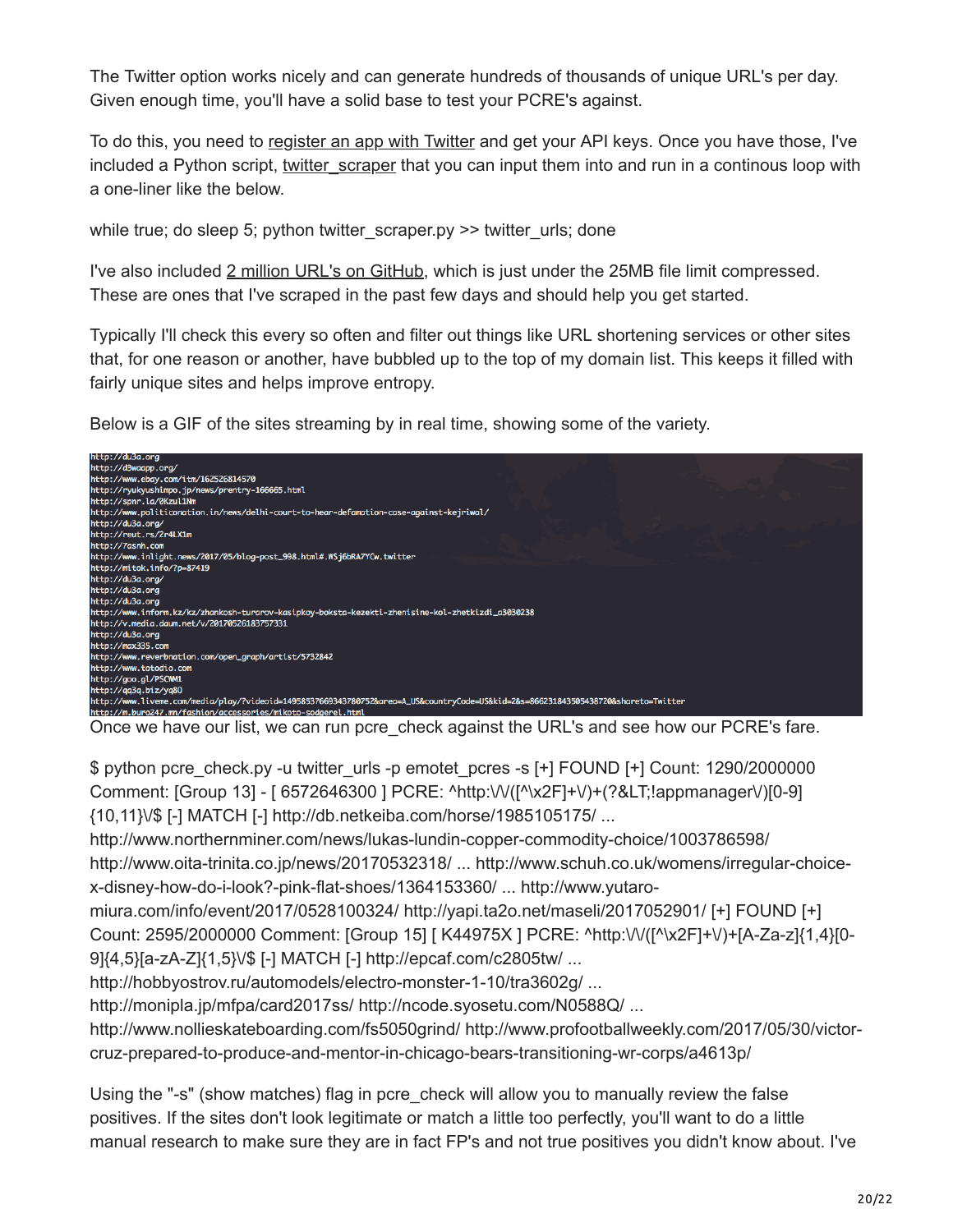truncated the results but above shows a few under each to give you an idea of the kind of output I'm looking for to conclude it's not up-to-par.

As you can see, Group 13 and 15 have numerous false-positives. This isn't surprising given Group 13 is simply 10 digits and Group 15 is a small range of alpha, digits, alpha, which continued to repeat itself throughout my analysis.

Additionally, I sent these PCRE's to some fellow miscreant punchers who ran them through over billions of URL's from their environment and received similar output with FP's only for Group 13 and 15.

The last check I'll perform for this set is to remove the trailing forward slash ("/") that was included in the PCRE's. The reason for this is that, while my Emotet seed list all included the forward slash, the URL's I'm scraping may not have it and I just want to try to further identify any potential issues.

\$ python pcre\_check.py -p emotet\_pcres\_mod -u twitter\_urls

Nadda. Fantastic!

#### Wrapping-up

All in all, 13 total PCRE's make the cut and cover the seen Emotet download URL's. These will provide good historical forensic capability and good passive blocking for future victims of these campaigns.

With that, the below is the [final list for publishing and available on GitHub](https://github.com/karttoon/pcre_check/blob/master/emotet_pcres), along with all of the above iterations.

^http:\/\/([^\x2F]+\/)+[a-zA-Z]{1,3}[0-9]{1}[a-zA-Z]{1,3}-[a-zA-Z]{1,2}[0-9]{2,3}-[a-zA-Z]{1,5}\/\$ karttoon 31MAY2017 - Emotet download - [ t5wx-x064-mzdb ] ^http:\/\/([^\x2F]+\/)+ (INVOICE|ORDER|CUST|Invoice|Cust)-[0-9]{6,7}-[0-9]{4,5}\/\$ karttoon 31MAY2017 - Emotet download - [INVOICE-864339-98261 ] ^http:\/\/([^\x2F]+\/)+dhl\/paket\/com\/pkp\/appmanager\/[0-9] {10}\/\$ karttoon 31MAY2017 - Emotet download - [ dhl/paket/com/pkp/appmanager/8376315127 ] ^http:\/\/([^\x2F]+\/)+[A-Z]{2,3}-[0-9]{8}\.dokument\/\$ karttoon 31MAY2017 - Emotet download - [ RRT-13279129.dokument ] ^http:\/\/([^\x2F]+\/)+[A-Z]{2,5}(-[0-9]{2})?-[0-9]{5,10}-(document|doc)-May-[0-9] {2}-2017\/\$ karttoon 31MAY2017 - Emotet download - [ EDHFR-08-77623-document-May-04-2017 ] ^http:\/\/([^\x2F]+\/)+download[0-9]{4}\/\$ karttoon 31MAY2017 - Emotet download - [ download2467 ] ^http:\/\/([^\x2F]+\/)+[a-zA-Z0-9]{1,4}[0-9]{3}[a-zA-Z]{1,5}[0-9]{3}-[a-zA-Z]{1,3}\/\$ karttoon 31MAY2017 - Emotet download - [ LUqc663BAyN333-HoO ] ^http:\/\/([^\x2F]+\/)+[A-Z]{4,5}-[A-Z]{1,4}-[0-9]{5}- DEV\$ karttoon 31MAY2017 - Emotet download - [ NUDA-X-52454-DE ] ^http:\/\/([^\x2F]+\/)+ (CUST|ORDER|Cust|Rech|Rechnung)(.)?(-Document)?-[A-Z]{1,4}-[0-9]{2,3}-[A-Z]{1,3}[0-9]{4,6}\/\$ karttoon 31MAY2017 - Emotet download - [ CUST.-Document-YDI-04-GQ389557 ] ^http:\/\/([^\x2F]+\/)+[a-z0-9]{1,5}-[a-z0-9]{2,4}(-[a-z0-9]{4,5})?-[a-z]{1,4}\.(view|doc)\/\$ karttoon 31MAY2017 - Emotet download - [ zp3x-r88-wuh.view ] ^http:\/\/([^\x2F]+\/)+dhl\_\_\_status\_\_\_[0-9] {10}\/\$ karttoon 31MAY2017 - Emotet download - [ dhl\_\_\_status\_\_\_2668292851 ] ^http:\/\/([^\x2F]+\/)+(ORDER|Rech|CUST|Cust|gescanntes|Scan)(.)?(-Document|-Dokument)?-[0-9] {10,11}\/\$ karttoon 31MAY2017 - Emotet download - [ ORDER.-5883789520 ] ^http:\/\/([^\x2F]+\/)+SCANNED\/[A-Z]{2,3}[0-9]{4}[A-Z]{6,9}\/\$ karttoon 31MAY2017 - Emotet download [ SCANNED/RZ7498WEXEZB ]